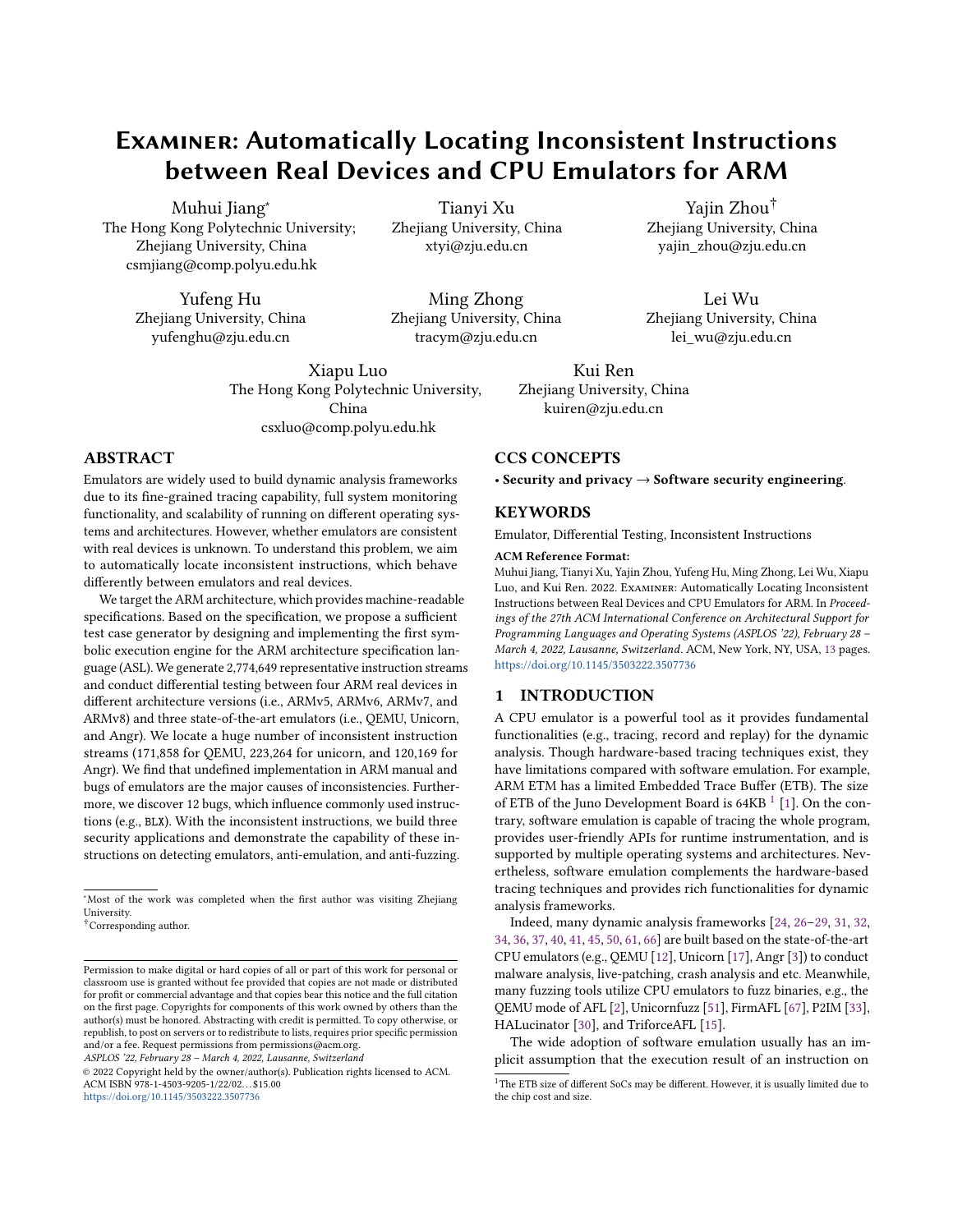the CPU emulator and the real device is identical, thus running a program on the CPU emulator can reflect the result on the real hardware. However, whether this assumption really holds in reality is unknown. In fact, the execution result can be different (as shown in our work), either because the CPU emulator has bugs or it uses a different implementation strategy from the real device. These differences impede the reliability of emulator-based dynamic analysis. For instance, the malware can abuse the differences to protect the malicious behaviors from being analyzed in the emulator [\[38,](#page-12-21) [39,](#page-12-22) [49,](#page-12-23) [58\]](#page-12-24).

In this work, we aim to automatically locate inconsistent instructions, which behave differently between emulators and real devices, for the ARM architecture. In this paper, instruction denotes the category in terms of functionality, which is usually represented by its name in ARM manual. For example, STR (immediate) is an instruction, which aims to store a word into memory. Automatically locating inconsistent instructions is not easy. First, ARM architecture has multiple versions (e.g., ARMv5, ARMv6, ARMv7, and ARMv8), different register widths (16 bits or 32 bits) and instruction sets. Besides, it has mixed instruction modes (ARM, Thumb-1, and Thumb-2). Thus, how to generate sufficient instruction streams, which denotes the bytecode of an instruction, to cover these variants, while at the same time generating only necessary ones to save the time cost, is the first challenge. Note that if we naively enumerate 32-bit instruction streams, the number of test cases would be  $2^{32}$ , which is inefficient to be evaluated. Meanwhile, randomly generated instruction streams are not representative and many instructions are not covered (Section [4.1\)](#page-5-0). Second, for each test case, we should provide a deterministic environment to execute the single instruction stream and automatically compare the result after the execution. This requires us to set up the same CPU state before the execution and compare the state afterwards.

Previous works [\[52](#page-12-25)[–55\]](#page-12-26), which target x86/x64 architectures, provide valuable insights. However, they either use randomized test cases or rely on the emulator or hardware to generate the test cases, which is not sufficient and the results may be biased. Meanwhile, existing designed differential testing frameworks (e.g., Emu-Fuzzer [\[55\]](#page-12-26)) require that the emulator should be running inside the compared real device, which are not scalable. Furthermore, whether the findings can be applied on the ARM architecture is unknown. Though recent work (i.e., iDEV [\[57\]](#page-12-27)) studies the semantic deviation issue of ARM instructions, they lack a systematic way to generate sufficient test cases. Instead, they enumerate a huge number of (i.e., 33 million) redundant test instructions that cannot cover all the instruction behaviors. Meanwhile, they only focus on the triggered signals during the execution process without checking the whole CPU state, resulting in many inconsistent instructions unexplored. Furthermore, the evaluation is limited to ARMv7 and QEMU. There are many other ARM architectures (e.g., ARMv5, ARMv6, and ARMv8) and lightweight but also popular emulators (i.e., Unicorn, Angr), which many frameworks are based on [\[25,](#page-12-28) [37,](#page-12-8) [51,](#page-12-16) [64\]](#page-12-29). We will discuss the major differences between iDEV and our work in Section [5.](#page-10-0)

Our system is able to automatically locate inconsistent instructions in a systematic mechanism with the following two key insights, which have been neglected by existing works.

Syntax and semantics aware test case generator To generate representative test cases, we propose a syntax and semantics aware methodology. Each ARM instruction consists of several instruction encodings, which describe which parts of the instruction are constant and which parts can be mutated (Fig. [1a\)](#page-2-0). The non-constant parts are called encoding symbols. Each instruction encoding has specific decoding and execution logic, which is is expressed in the ARM's Architecture Specific Language (ASL) [\[59\]](#page-12-30) . We call it ASL code (Fig. [1b](#page-2-0) and [1c\)](#page-2-0). ASL code executes based on the concrete values of the encoding symbols. In this case, we first take the syntax-aware strategy. For each encoding symbol, we mutate it based on pre-defined rules. For instance, for the immediate value symbol, the values in the mutation set cover the maximum value, the minimum value and a fixed number of random values. This strategy generates syntactically correct instructions. We further take a semantics-aware strategy to generate more test cases as the previous strategy may only cover limited instruction semantics (Section [2.2\)](#page-2-1). To this end, we extract the constraints, which influence the execution path, in ASL code. We solve the constraints and their negations by designing and implementing the first symbolic execution engine for ASL to find the satisfied values of the encoding symbols. By doing so, the generated test cases can cover different semantics of an instruction.

Deterministic differential testing engine Comparing the execution result of emulators/real devices with the ARM specification directly relies on a precise ASL interpreter. However, the precision of the ASL interpreter cannot be guaranteed. In this case, we propose a differential testing engine, which uses the generated test cases as inputs. To get a deterministic testing result, we provide the same context when executing an instruction stream on a real CPU and an emulator. We complete this goal by inserting the prologue and epilogue instructions. The prologue instructions aim to set the execution environment while the epilogue instructions will dump the execution result for comparison to check whether the tested instruction stream is an inconsistent one.

We implement a prototype system called Examiner, which consists of a test case generator and a differential testing engine. Our test case generator generated 2, 774, 649 instruction streams that cover all the 1, 998 ARM instruction encodings in four instruction sets (i.e., A64, A32, T32, and T16). On the contrary, the same number of randomly generated instruction streams can only cover 54.5% instructions encodings, which shows the sufficiency of our test case generator. We then feed these test cases into our differential testing engine. By comparing the result between the state-of-the-art emulator (i.e., QEMU [\[12\]](#page-11-1)) and real devices in different architectures (ARMv5, ARMv6, ARMv7, and ARMv8), our system detected 171, 858 inconsistent instruction streams, which cover 26.6% of the instruction encodings. To demonstrate the generalization of Examiner, we further apply Examiner on two more CPU emulators (i.e., Unicorn [\[17\]](#page-12-15) and Angr [\[3\]](#page-11-2)) and 223, 264 and 120, 169 inconsistent instructions are located, respectively. We then explore the root causes. It turns out that implementation bugs and the undefined implementation in the ARM manual are the major causes. We discovered 12 bugs (4 in QEMU [\[8,](#page-11-4) [13,](#page-11-5) [16,](#page-12-31) [22\]](#page-12-32), 3 in Unicorn [\[9\]](#page-11-6), 5 in Angr [\[7,](#page-11-7) [18](#page-12-33)[–21\]](#page-12-34)) and all of them have been confirmed by developers. These bugs can influence commonly used instructions (e.g., BLX) and can even crash the emulators (e.g., QEMU and Angr).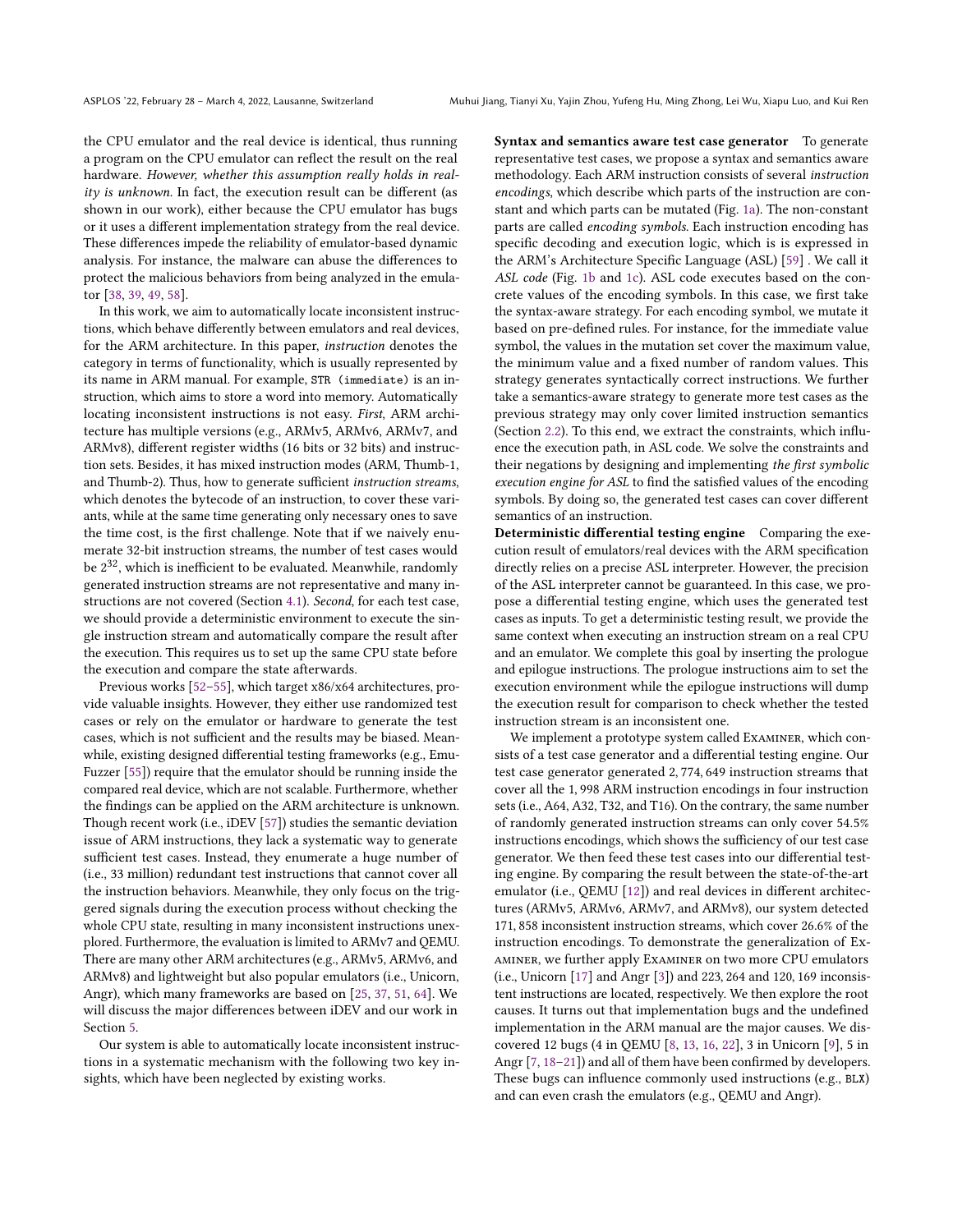To show the usefulness of our findings, we further build three applications, i.e., emulator detection, anti-emulation, and anti-fuzzing. By (ab)using inconsistent instructions, a program can successfully detect the existence of the CPU emulator and prevent the malicious behavior from being monitored. Besides, the coverage of the program being fuzzed inside an emulator can be highly decreased. Note that we only use these applications to demonstrate the usage scenarios of our findings. There may exist other applications. In summary, our work makes the following main contributions.

Sufficient test case generator We propose a test case generator by introducing the first symbolic execution engine for ARM ASL code. It can generate representative instruction streams that sufficiently cover different instructions (encodings) and their semantics. Effective prototype system We implement a prototype system named Examiner that consists of a test case generator and a differential testing engine. Our experiments showed Examiner is general and can automatically locate inconsistent instructions.

New findings We explore and report the root cause of the inconsistent instructions. Implementation bugs of emulators and undefined implementation in ARM manual are the major causes. Furthermore, 12 bugs have been discovered and confirmed by the developers. Some of them influence commonly used instructions (e.g., BLX) and can make the emulators crash.

To engage with the community, we release the source code of our system in https://github.com/valour01/examiner.

# 2 BACKGROUND AND MOTIVATION

#### 2.1 CPU Emulators

CPU emulators usually support multiple CPU architectures. When executing an instruction stream, the emulator first decodes the instruction stream and converts it into intermediate representations (IR). After generating the IR, emulators like QEMU will further translate the IR into host machine instructions, which will be executed on the host machine directly. As the host machine provides an operating system, other features like syscalls and the POSIX signals are also supported. Based on QEMU, Unicorn, which provides friendly APIs to build different tools, is proposed. Unicorn aims to emulate the CPU operations only and remove the other supports (e.g., signals) to keep it as a lightweight one. Other binary frameworks like Angr also support CPU emulation. Users can specify the entry address and execute the target instruction step by step in Angr.

# <span id="page-2-1"></span>2.2 Motivation

Examiner can be used to find inconsistent instructions, which can be used in many scenarios (Section [4.4\)](#page-8-0), automatically. We illustrate how Examiner can detect the inconsistent instruction and find the bugs of emulator with a motivation example.

2.2.1 The Encoding Schema and Semantics. Fig. [1](#page-2-0) shows one of the encoding schemas of instruction STR (immediate) and the corresponding ASL code for decoding and execution logic. According to the encoding schema in Fig. [1a,](#page-2-0) the value is constant (i.e., 111110000100 and 1) for offset [31:20] and [7:7]. The values in other offsets include 6 encoding symbols and they are Rn, Rt, P, U, W, and Imm8.

<span id="page-2-0"></span>**1 1 1 1 1 0 0 0 0 1 0 0 Rn Rt Imm8 1 P U W 31 30 29 28 27 26 25 24 23 22 21 20 19 18 17 16 15 14 13 12 11 10 9 8 7 6 5 4 3 2 1 0**

(a) The encoding schema of the STR (immediate) instruction in Thumb-2.

|   | 1 if Rn == '1111'    (P == '0' && W == '0') then      |
|---|-------------------------------------------------------|
|   | UNDEFINED:                                            |
|   | 2 $t = \text{UInt(Rt)}$ ;                             |
|   | 3 $n = \text{UInt(Rn)}$ ;                             |
|   | 4 $imm32 = ZeroExtend(imm8, 32);$                     |
| 5 | index = $(P == '1')$ ;                                |
|   | 6 add = $(U == '1')$ ;                                |
| 7 | wback = $(W == '1')$ ;                                |
|   | 8 if t == 15    (wback && n == t) then UNPREDICTABLE; |

#### (b) The ASL code for decoding the instruction.

| offset_addr = if add then $(R[n] + imm32)$ else $(R[n]$ |
|---------------------------------------------------------|
| - imm32):                                               |
| address = $if$ index then offset_addr else R[n];        |
| 3 MemU[address, 4] = $R[t]$ ;                           |
| 4 if wback then $R[n] =$ offset_addr;                   |

(c) The ASL code for executing the instruction.

#### Figure 1: A motivation example.

Fig. [1b](#page-2-0) shows the decoding ASL code. Note that the ASL code is simplified for presentation. The complete code can be found on the official ARM site [\[4\]](#page-11-8).

- In Line 1, the symbol Rn, P, and W will be checked. If the condition is satisfied, the instruction stream will be treated as an UNDEFINED one. Consequently, a SIGILL signal or undefined instruction exception will be raised by emulators.
- In line 2 and 3, the symbol Rt and Rn will be converted to unsigned integer t and n, respectively. Similarly, the symbol imm8 will be extended into a 32-bit integer imm32. In line 5, 6, and 7, symbol index, add, and wback will be assigned according to the value of P, U, and W, respectively.
- In line 8, the symbol t, wback, and n will be checked. If the condition is satisfied, the instruction stream should be treated as UNPREDICTABLE. According to ARM's manual, the behavior of an UNPREDICTABLE instruction stream is not defined. The processor vendors and the emulator developers can choose an implementation that they think is proper.

Similarly, Fig. [1c](#page-2-0) shows the ASL code for the execution logic of the instruction. The ASL code in Fig. [1b](#page-2-0) and Fig. [1c](#page-2-0) defines the semantics of the instruction.

2.2.2 Test Case Generation. By analyzing the encoding schema, Examiner generates the test cases by mutating the non-constant fields, including Rn, Rt, P, U, W and Imm8. This can generate syntactically correct instructions. However, this step is not enough, since it may not generate the values that satisfy the condition in the ASL code. For instance, one constraint in line 8 of Fig. [1b](#page-2-0) is  $t =$ 15. The random values generated in the first step may not satisfy this expression (Rt is not equal to 15). To this end, we leverage a constraint solver to find the concrete value of Rt that satisfies the constraint, i.e., 15. We take similar actions to solve the constraints for other symbols in line 1 (add), 2 (index) and 4 (wback) of Fig. [1c.](#page-2-0) To cover different execution paths of ASL code, we will also solve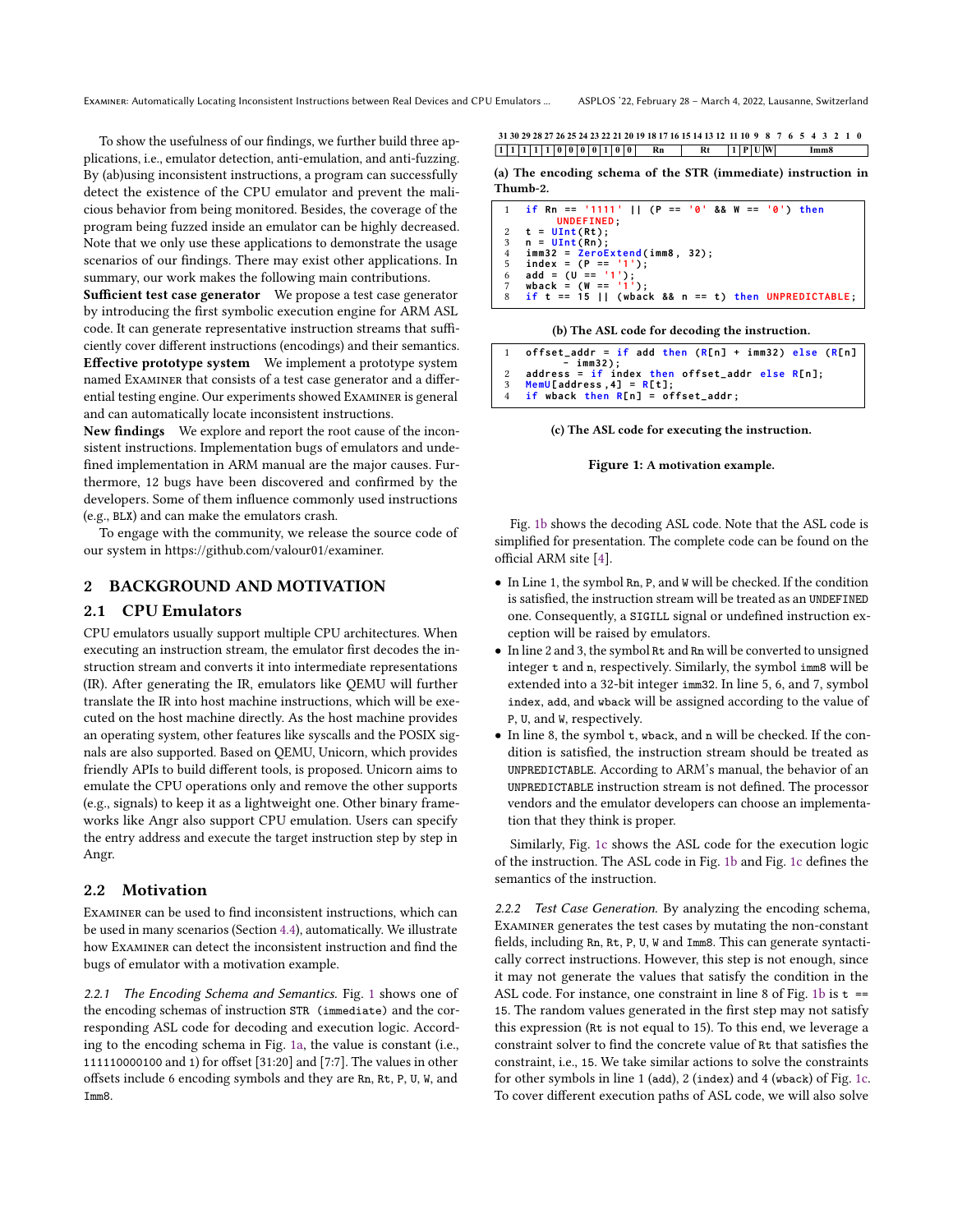ASPLOS '22, February 28 - March 4, 2022, Lausanne, Switzerland Muhui Jiang, Tianyi Xu, Yajin Zhou, Yufeng Hu, Ming Zhong, Lei Wu, Xiapu Luo, and Kui Ren

<span id="page-3-0"></span>

| $\mathbf{1}$  |         | static bool op_store_ri(DisasContext *s,<br>arg_ldst_ri *a, MemOp mop, int mem_idx) |
|---------------|---------|-------------------------------------------------------------------------------------|
|               | €       |                                                                                     |
| $\frac{2}{3}$ |         | ISSInfo issinfo = make_issinfo(s, $a$ ->rt, $a$ ->p,<br>a->w)   ISSIsWrite;         |
|               |         | TCGv_i32 addr, tmp;                                                                 |
| 4567          |         |                                                                                     |
|               |         | // Rn=1111 is UNDEFINED for Thumb;                                                  |
|               |         |                                                                                     |
| 8             |         |                                                                                     |
|               | $+$ $-$ | if $(s->thumb \& a->rn == 15)$ {                                                    |
| 9             | ÷       | return false;                                                                       |
| 10            | ÷.      | ٦                                                                                   |
| 11            |         |                                                                                     |
| 12            |         | $addr = op_{addr\_ri\_pre(s, a)}$                                                   |
| 13            |         |                                                                                     |
| 14            |         | /*omitted QEMU code*/                                                               |
| 15            |         |                                                                                     |
| 16            |         |                                                                                     |
|               |         | return true;                                                                        |
| 17            | λ       |                                                                                     |

Figure 2: Original code of QEMU and the patch for function op\_store\_ri, which aims to translate STR instruction

<span id="page-3-1"></span>

Figure 3: The work flow of our system

the negations of the constraints. During this process, we generated 576 instruction streams as test cases in total.

2.2.3 Differential Testing. We feed each instruction stream into our differential testing engine (Section [3.2\)](#page-4-0), which adds prologue and epilogue instructions. The prologue instructions first set the initial execution context before executing the instruction stream. After the instruction stream is executed, the epilogue instructions will dump the result for comparison. We then execute these instructions on both emulators and real devices (e.g., RasberryPi 2B). By comparing the execution result, we confirm that 0xf84f0ddd is an inconsistent instruction stream. Specifically, It will generate a SIGILL signal in a real device while a SIGSEGV signal in QEMU. We further analyzed the root cause and successfully disclosed a bug in QEMU [\[13\]](#page-11-5). According to Fig. [1a,](#page-2-0) the concrete value of Rn of the instruction stream 0xf84f0ddd is 1111. As shown in the ASL code (line 1) in Fig. [1b.](#page-2-0) it is an UNDEFINED instruction stream. However, QEMU does not properly check this condition. Fig. [2](#page-3-0) shows the (patched) function (i.e., op\_store\_ri) in QEMU for decoding the instruction STR (immediate). It continues the decoding process directly from line 12 without any check. We then submit this bug to QEMU developers and the patch is issued (as shown in line 8-10).

# 3 DESIGN AND IMPLEMENTATION

Figure [3](#page-3-1) shows the workflow of Examiner, which consists of a test case generator and a differential testing engine. First, the test case generator retrieves the ASL code to generate the test cases (Section [3.1\)](#page-3-2). Then, the differential testing engine receives the generated test cases and conducts differential testing between the emulators and real devices (Section [3.2\)](#page-4-0). The instructions leading to different execution results are identified as inconsistent instructions. We further analyze the identified inconsistent instructions to understand the root cause of them and how they can be (ab)used.

|                | <b>Algorithm 1:</b> The algorithm to generate test cases.   |  |  |  |  |  |  |  |  |
|----------------|-------------------------------------------------------------|--|--|--|--|--|--|--|--|
|                |                                                             |  |  |  |  |  |  |  |  |
|                | <b>Input:</b> The encoding diagram: <i>I Encode</i> ;       |  |  |  |  |  |  |  |  |
|                | The decoding ASL code: I Decode;                            |  |  |  |  |  |  |  |  |
|                | The execution ASL code: I Execute                           |  |  |  |  |  |  |  |  |
|                | <b>Output:</b> The generated test cases: $T$ ;              |  |  |  |  |  |  |  |  |
| $\mathbf{1}$   | Function Generate(I Encode,I Decode,I Execute):             |  |  |  |  |  |  |  |  |
| $\mathbf{2}$   | Symbols, Constants, Constraints = ParseASL(I Encode,        |  |  |  |  |  |  |  |  |
|                | I Decode, I Execute)                                        |  |  |  |  |  |  |  |  |
| 3              | for S in Symbols do                                         |  |  |  |  |  |  |  |  |
| $\overline{4}$ | $S. MutationSet = \text{InitSet}(S)$                        |  |  |  |  |  |  |  |  |
| 5              | for $C$ in Constants do                                     |  |  |  |  |  |  |  |  |
| 6              | $C. MutationSet = [ConstantValue]$                          |  |  |  |  |  |  |  |  |
| 7              | for $C$ in Constraints + Negated Constraints do             |  |  |  |  |  |  |  |  |
| 8              | ValueSet = SolveConstraint(C, Symbols, I Decode, I Execute) |  |  |  |  |  |  |  |  |
| 9              | for V, S in ValueSet do                                     |  |  |  |  |  |  |  |  |
| 10             | if $V$ not in S.MutationSet then                            |  |  |  |  |  |  |  |  |
| 11             | S.MutationSet add V                                         |  |  |  |  |  |  |  |  |
|                |                                                             |  |  |  |  |  |  |  |  |
| 12             | $MutationSets = [S. MutationSet + C. MutationSet]$          |  |  |  |  |  |  |  |  |
| 13             | $TestCase = CartesianProduct(MutationSets)$                 |  |  |  |  |  |  |  |  |
| 14             | return $T$                                                  |  |  |  |  |  |  |  |  |

# <span id="page-3-3"></span><span id="page-3-2"></span>3.1 Test Case Generator

In theory, for a 32-bit instruction, there exist  $2^{32} = 4$ , 294, 967, 296 possible instruction streams, which is too large for exhaustive exploration. In our work, we need to generate representative test cases that cover most behaviors of an instruction.

Specifically, we first parse the encoding schema to retrieve the encoding symbols and then infer the type for symbols, e.g., a register index or an immediate value. After that, we generate an initialized mutation set with pre-defined rules, which are shown in Table [1,](#page-4-1) for each type of symbol. For instance, we generate the maximum, minimum and random values for an immediate value. Then, we develop a symbolic execution engine to solve the constraints in the ASL code for the decoding and execution logic. This step can add more values to the mutation set to satisfy the constraints in the ASL code. At last, we generate instruction streams based on the values of encoding symbols.

Algorithm [1](#page-3-3) shows how we generate the test cases. For each instruction, ARM provides an XML file to describe the instruction. We extract the encoding schemas and the corresponding ASL code for decoding and execution by parsing the XML file. We first retrieve the encoding symbols (Symbols) and constant values (Constants) in the encoding schema, as well as Constraints in ASL code (line 2). We then iterate over the Symbols and generate the MutationSet for each symbol (line 3-4), which will be introduced in detail in Section [3.1.1.](#page-4-1) Note this is the initial mutation set for each symbol. For the Constants, the MutationSet contains only the fixed value (line 5-6). After that, we solve the constraints and their negations to generate a new mutation set (i.e.,  $ValueSet$ ) for each symbol (line 7-8), which will be introduced in detail in Section [3.1.2.](#page-4-2) Then we check whether the solved value for each symbol is in the symbol's MutationSet (line 9). If not, we append it to the symbols' MutationSet (line 10-11). After that, we combine the MutationSet of both symbols and constants to get the *MutationSets* (line 12). Finally, considering all the possible combinations of the candidates in the MutationSet for each symbol, we conduct the Cartesian Product on the *MutationSets* to get the test cases (line 13).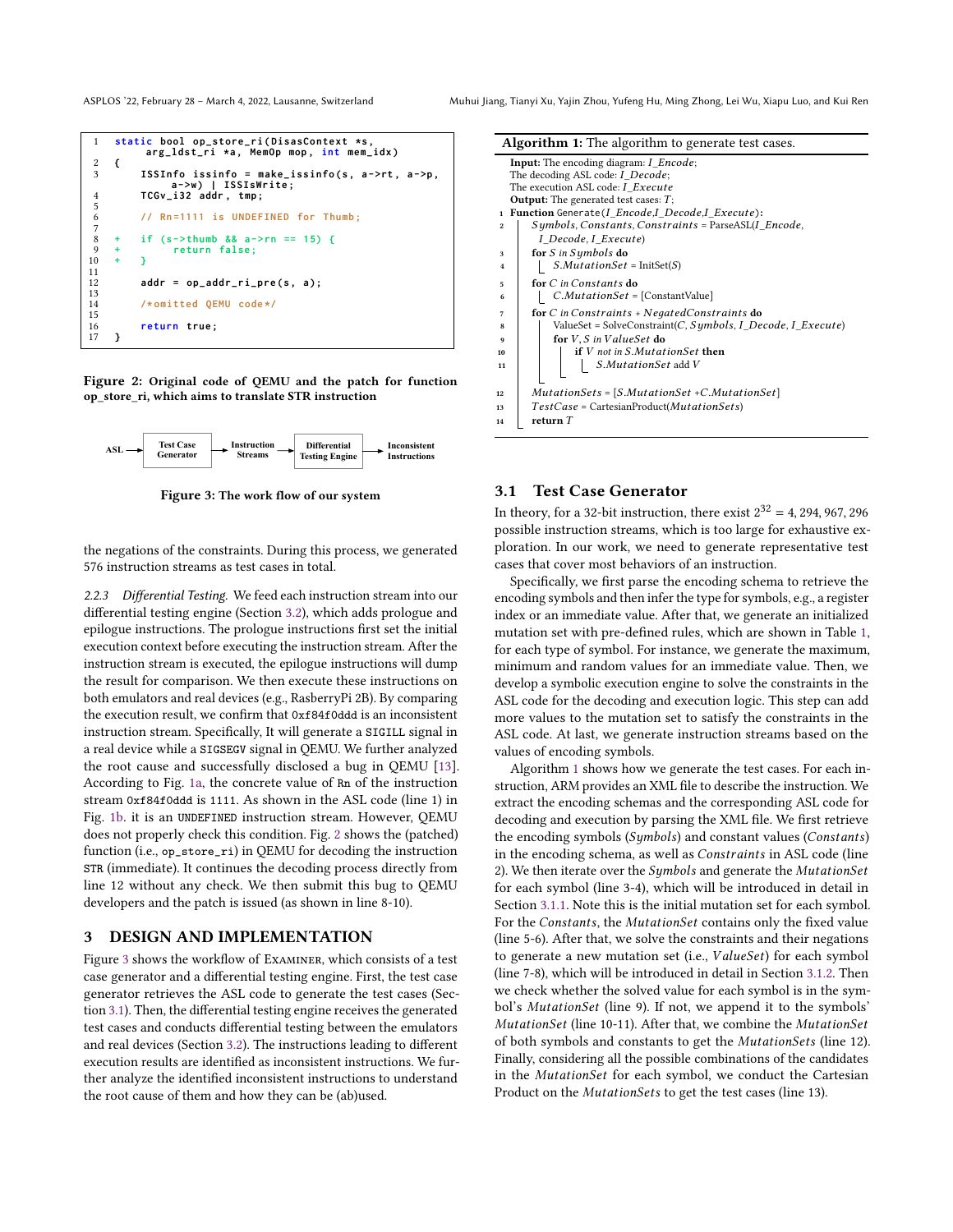<span id="page-4-1"></span>Table 1: The rules of initializing the mutation set.

| Type of Symbol Name       | Mutation Set                                     |
|---------------------------|--------------------------------------------------|
| Register Index            | $(0 (R0); 1 (R1); 15 (PC); Random index values)$ |
| Immediate Value in N bits | Maximum value: 2^N -1; Minimum value: 0;         |
|                           | (N-2) Random Value from the enumerated values    |
| Condition                 | $\sqrt{T1110}$ (Always execute)                  |
| Others in 1 bit           | $"0"$ : "1"                                      |
| Others in N bit $(N > 1)$ | N random value from the enumerated values        |
|                           |                                                  |

```
1 1 1 1 0 1 0 0 0 D 1 0 Rn Vd Rm
0 0 0 x Size Align
 31 30 29 28 27 26 25 24 23 22 21 20 19 18 17 16 15 14 13 12 11 10 9 8 7 6 5 4 3 2 1 0
                                               Type
```
(a) Encoding diagram of instruction VLD4 in A32 instruction set

| 1              | case type of                                          |
|----------------|-------------------------------------------------------|
| $\overline{c}$ | when '0000'                                           |
| 3              | inc = $1$ :                                           |
| $\frac{4}{5}$  | when '0001'                                           |
|                | $inc = 2$ :                                           |
| 6              | if size $== '11'$ then UNDEFINED;                     |
| 7              | alignment = if align == $'00'$ then 1 else 4 << UInt( |
|                | $align$ :                                             |
| 8              | ebytes = $1 \leq \text{UInt}(\text{size})$ ;          |
| 9              | elements = $8$ DIV ebytes;                            |
| 10             | $d = \text{UInt}(D:Vd)$ ;                             |
| 11             | $d2 = d + inc$ ;                                      |
| 12             | $d3 = d2 + inc$ ;                                     |
| 13             | $d4 = d3 + inc$ ;                                     |
| 14             | $n = \text{UInt(Rn)}$ ;                               |
| 15             | $m = \text{UInt}(Rm);$                                |
| 16             | wback = $(m != 15)$ ;                                 |
| 17             | register_index = $(m != 15 & 8 & m != 13);$           |
| 18             | if $n == 15$    $d4 > 31$ then UNPREDICTABLE;         |

(b) Decoding code of instruction VLD4 in A32 instruction set

#### Figure 4: Test case generator example.

3.1.1 Initialize Mutation Set. In the phase of initializing the mutation set, we consider the types of different symbols and aim to cover different values according to their types. In particular, we infer the type based on the symbol name. For instance, a symbol that represents a register index usually has the name Rd, Rm, Rn, etc. As for the immediate value, the symbol name is usually immn where n represents the length of the value. For example, the symbol imm8 represents an 8-bit immediate value.

Table [1](#page-4-1) shows the rules to initialize the mutation set. For a register index, we include the PC register (index 15), R0, R1, and random values in the set. The register R0 and R1 are used to represent the return value for function calls. As for the PC, it can explicitly change the execution flow of the program. Thus, the register index in many instruction encodings cannot be 15. We include it in the mutation set to cover such cases. For the immediate value, the maximum and minimum value are the two boundary values that need to be covered. Apart from this, we randomly select (N-2) values, where N represents the bit length of the symbol. Note that enumerating all the values for one symbol is not realistic because immediate values may have up to 24 bits, resulting in  $2^{24} = 16777216$  candidates.

<span id="page-4-2"></span>3.1.2 Solve Constraints. The execution paths of the ASL code depend on whether the constraints are met or not, which is decided by the value of encoding symbols. To make our test case representative, the generated test cases should cover as many paths as possible. To this end, we design and implement a symbolic execution engine for the ASL code. Specifically, we assign symbolic values for encoding

symbols. Then we generate the symbolic expressions according to the ASL code. After that, we retrieve the constraints including the symbolic expression and feed them to SMT solvers. In this case, we can find the concrete values of the encoding symbols that satisfy or not satisfy the constraint.

Figure [4](#page-4-3) shows a concrete example. In line 18, there is a symbolic expression d4 and a constraint  $d4 > 31$ . All the related statements (line 3, 5, 10, 11, 12, and 13) are retrieved via backward slicing and highlighted in the green color. To solve this constraint, we conduct backward symbolic execution. Specifically, the symbol d4 is calculated by the expression  $d4 = d3 + inc$  in line 13. Thus, the constraint is converted to  $d3 + inc > 31$ . Given the relationship between d3 and d2 in line 12, and between d2 and d1 in line 11, we further convert it to  $UInt(D:Vd) + 3 \times inc > 31$ . The expression UInt(D:Vd) is converted to  $Vd + 2^4 \times D$  as the symbol Vd has 4 bits. Thus, we have the constraint  $Vd + 16 \times D + 3 \times inc > 31$ . Symbol inc is assigned at line 3 or line 5. Thus, the constraint is  $inc =$ 1 or  $inc == 2$ . Apart from this, we need to consider the length of each symbol. Since  $D$  is one bit and  $Vd$  has four bits. Their constraints are  $D \ge 0$  and  $D < 2$ ,  $Vd \ge 0$  and  $Vd < 16$ .

We feed all these constraints to the SMT solver. It returns one solution that  $Vd$  is 13,  $D$  is 1, and *inc* is 2. We then negate the constraint  $d4 > 31$  and repeat the above-mentioned process. In this case, the solution is  $Vd$  is 0,  $D$  is 0, and *inc* is 1. Thus, the generated ValueSet contains three symbols and each symbol has two candidate values. Note  $inc's$  value depends on  $Type's$  value. As we will also solve the constraint  $Type == '0000'$  and  $Type ==$ '0001', the final mutation set of  $Type$  must contain the value that can make *inc* to be either 1 or 2. Due to the Cartesian Product between each symbol's mutation set, we can always generate the instruction streams that can satisfy the constraint  $d_4 > 31$  and its negation.

Note that the path explosion in symbolic execution is not an issue since the decoding and execution ASL code has limited constraints, resulting in limited paths. Meanwhile, we model the utility functions (e.g., UInt) so that the symbol will not be propagated into these functions. Our experiment in Section [4.1](#page-5-0) shows that we can generate all the test cases within 4 minutes.

# <span id="page-4-0"></span>3.2 Differential Testing Engine

3.2.1 Model the CPU. The differential testing engine receives the generated instruction streams, and detects inconsistent ones. Formally, given one instruction stream  $I$ , we denote the state before the execution of  $I$  as the initial state  $CPU_I$  and the state after the execution of  $I$  as the final state  $CPU_F$ . We denote the CPU  $T$ 's initial state  $CPU_I(T)$  with the tuple <  $PC_T$ ,  $Reg_T$ ,  $Mem_T$ ,  $Sta_T > PC$ denotes the program counter, which points to the next instruction that will be executed. Reg denotes the registers used by processors while Mem denotes the memory space that the tested instruction I may write into. Note we do not consider the whole memory space as comparing the whole memory space is time- and resourceconsuming. Sta denotes the status register, which is APSR in ARM architecture. We denote the CPU  $T$ 's final state  $CPU_F(T)$  with the tuple  $[PC_T, Reg_T, Mem_T, Sta_T, Sig_T]$ . Inside  $CPU_F(T)$ , all the other attributes have the same meanings as they are inside  $CPU_I(T)$  except Sig. Sig denotes the signal or exception that the instruction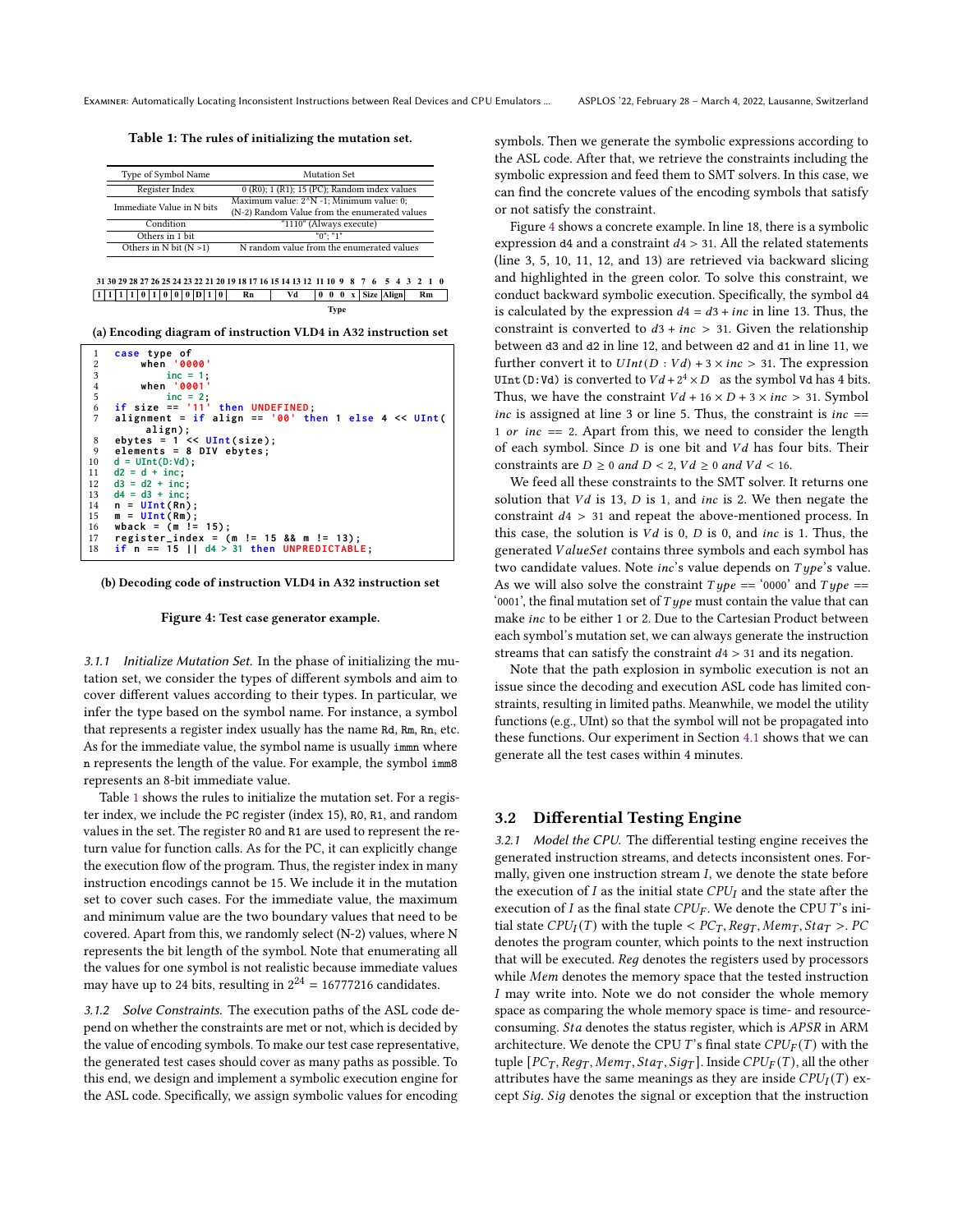<span id="page-5-1"></span>Table 2: The statistics of the generated instruction streams. "Examiner " denotes the number of generated test cases by our test case generator. "Random" denotes the number of randomly generated test cases. "Ratio" denotes the percentage of dividing "Random" by "Examiner ". Note that one instruction may have different instruction encodings for different instruction sets. The total number of instructions for A32, T32, and T16 is 489.

| <b>Instruction Set</b> | Time $(s)$ of   | <b>Instruction Stream</b> |           |       | <b>Instruction Encoding</b> |        |       | Instruction     |        |       | Covered Constraints |        |       |
|------------------------|-----------------|---------------------------|-----------|-------|-----------------------------|--------|-------|-----------------|--------|-------|---------------------|--------|-------|
|                        | <b>EXAMINER</b> | <b>EXAMINER</b>           | Random    | Ratio | <b>EXAMINER</b>             | Random | ratio | <b>EXAMINER</b> | Random | ratio | <b>EXAMINER</b>     | Random | Ratio |
| A64                    | 70.51           | 1.094.700                 | 421,645   | 38.5% | 839                         | 265    | 31.6% | 581             | 178    | 30.6% | 3.436               | 934    | 27.2% |
| A32                    | 75.05           | 870.221                   | 578,845   | 66.5% | 550                         | 415    | 75.5% | 481             | 361    | 75.1% | 4.718               | 3.725  | 79%   |
| T32                    | 74.58           | 808,770                   | 34.598    | 4.2%  | 531                         | 351    | 66.1% | 451             | 283    | 62.7% | 4.425               | 3.203  | 72.3% |
| T <sub>16</sub>        | 2.32            | 958                       | 796       | 83.0% | 78                          | 57     | 73.1% | 68              | 49     | 72.1% | 122                 | 84     | 68.9% |
| Overall                | 222.46          | 2.774.649                 | 1,035,884 | 37.3% | 1.998                       | 1.088  | 54.5% | 1.070           | 550    | 51.4% | 12.701              | 7.946  | 62.6% |

stream  $I$  may trigger. If no signal or exception is triggered, the value of  $Sig$  is 0.

Given the CPU emulator  $E$ , the real device  $R$ , our differential testing engine guarantees that  $E$ 's initial state  $CPU_I(E)$  is equal to R's initial state  $CPU_I(R)$ .  $CPU_I(E) = CPU_I(R)$  iff:

 $\forall \phi \in < PC$ , Reg, Mem, Sta >:  $\phi_E = \phi_R$ 

After the execution of  $I, I$  is treated as an inconsistent instruction stream if the final state  $CPU_F(E)$  is not equal to the R's final state  $CPU_F(R)$ . More formally,  $CPU_F(E) \neq CPU_F(R)$  iff:

# $\exists \phi \in [PC, Reg, Mem, Sta, Sig] : \phi_E \neq \phi_R$

3.2.2 Our Strategy. To conduct the differential testing, we insert prologue and epilogue instructions. We first register the signal handlers to capture different signals. To make the initial state consistent, we set the value of general purpose registers to zero except PC. After setting up the initial state, an instruction stream will be executed. Then we dump the CPU state either after the execution or in the signal handler so that we can compare the execution result. For registers including status register (i.e., APSR), we push them on the stack and then write them into a file. For the memory, we utilize Capstone [\[10\]](#page-11-9) to extract the target memory address that the instruction will be written into. After that, we load the target address, and push it on the stack for later inspection. Note that the number of memory write instructions is limited. We manually check the effectiveness of Capstone in analyzing these instructions and find it to work well. Finally, we compare the result collected from the emulator and a real device. If the instruction stream results in a different CPU final state,  $(CPU_F(E) \neq CPU_F(R))$ , it will be treated as an inconsistent instruction stream.

# 3.3 Implementation Details

We implement Examiner in Python, C and ARM assembly. In particular, we implement the test case generator in Python. We parse the ASL code, extract the lexical and syntactic information with regular expressions. We use Z3 [\[23\]](#page-12-35) as the SMT solver to solve the constraints. The differential testing engine is implemented in C and assembly code with some glue scripts in Python. Specifically, the initial state setup and the execution result dumping is implemented with inline assembly code. In total, Examiner contains 5, 074 lines of Python code, 220 lines of C code, and 200 lines of assembly code.

# 4 EVALUATION

In this section, we evaluate Examiner by answering the following four research questions.

- RQ1: Is EXAMINER able to generate sufficient test cases?
- RQ2: Is Examiner able to detect inconsistent instructions? What are the root causes of these inconsistent instructions?
- RQ3: Is Examiner general to be applied to the other emulators?
- RQ4: What are the possible usage scenarios of inconsistent instructions?

# <span id="page-5-0"></span>4.1 Sufficiency of Test Case Generator (RQ1)

We generate the test cases according to the ARMv8-A manual, which introduces ASL. Specifically, the manual includes four different instruction sets. In AArch 64 mode, the A64 instruction set is supported. For the AArch 32 mode, it consists of three different instruction sets. They are ARM32 with 32-bit instruction length (A32), Thumb-2 with instruction length of mixed 16-bits and 32-bits (T32), and Thumb-1 with 16-bit instruction length (T16). They are also supported by previous ARM architectures (e.g., ARMv5, ARMv6, ARMv7). To locate the inconsistent instructions in different ARM architectures, we generate the test cases for all the instruction sets.

The number of generated test case is sufficient. Table [2](#page-5-1) shows the statistics of the generated instruction streams. The column "Examiner" denotes the number of different attributes for our test case generator. In total, 2, 774, 649 instruction streams are generated within 4 minutes, which cover 1, 998 instruction encodings in 1, 070 instructions. Note that the total number of instruction encodings and instructions in ARM manual is 1, 998 and 1, 070, respectively, which means all the instruction encodings and instructions are covered. Note that the generated instruction streams are rather small for T16 due to the small number of instruction encoding schemes and limited instruction length. Overall, all the generated instruction streams are syntactically correct, which means they all map to one of the encoding schemas. Furthermore, more than 12 thousand constraints and their negations, which are related to encoding symbols, are solved, indicating the multiple behaviors of the instructions are explored.

To further demonstrate the effectiveness of the test case generator, we randomly generate the same number of test cases for each instruction set. We repeat the randomly generated process for 10 times and calculate the average value. Then we check whether the generated instructions are syntactically correct ones or not. If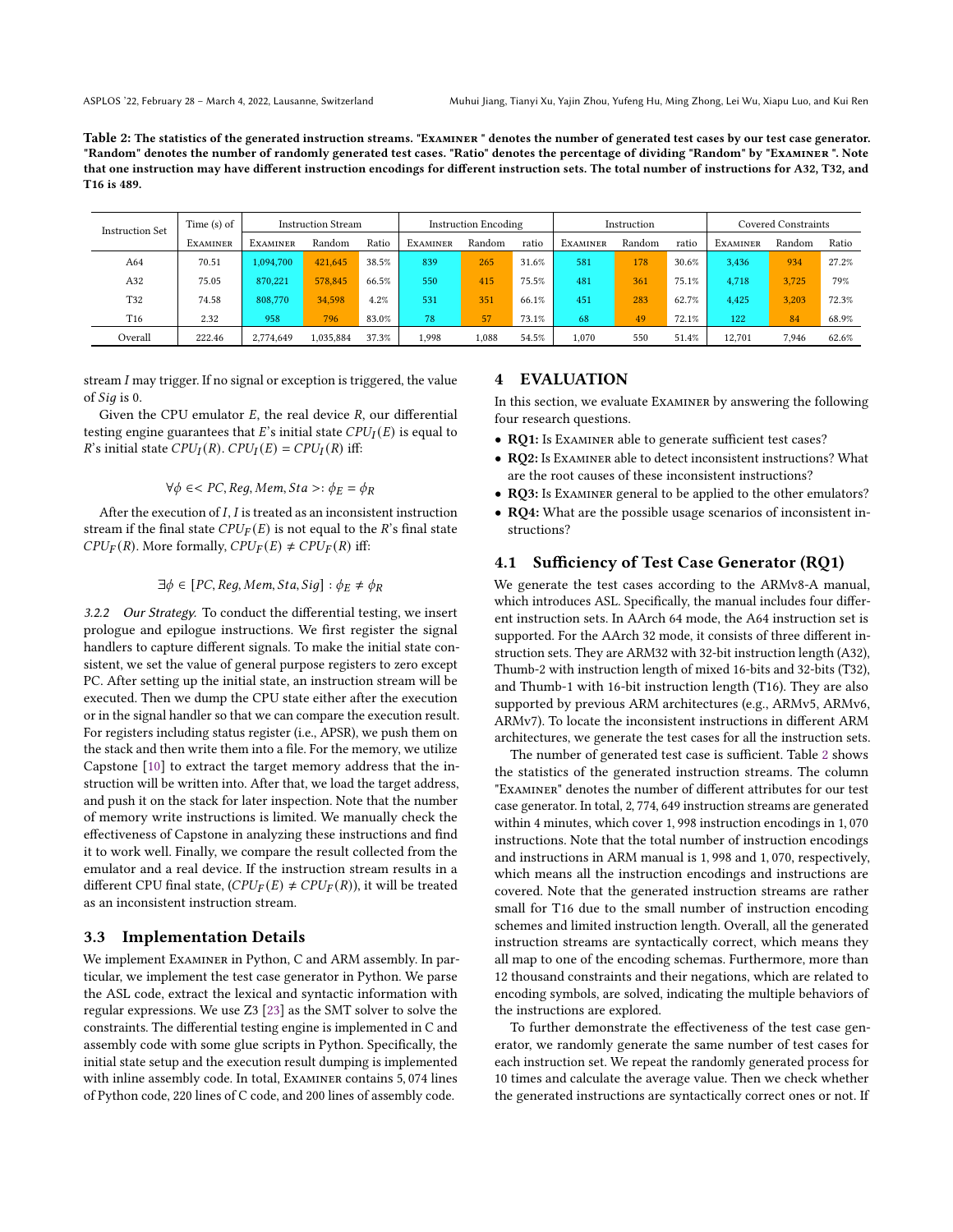<span id="page-6-0"></span>

|   | boolean AArch32.ExclusiveMonitorsPass(bits(32)<br>address, integer size) |
|---|--------------------------------------------------------------------------|
|   | 2 // It is IMPLEMENTATION DEFINED whether the                            |
|   | 3 // detection of memory aborts happens before or                        |
|   | 4 // after the check on the local Exclusive Monitor.                     |
|   | 5 // As a result, a failure of the local monitor can                     |
|   | 6 // occur on some implementations even if the                           |
|   | 7 // memory access would give an memory abort.                           |
| 8 |                                                                          |
| 9 | return                                                                   |

Figure 5: Two different implementations are defined in the annotation of function ExclusiveMonitorsPass, which is called by many instructions' executing code

they are, we calculate how many instruction encodings, how many instructions, and how many constraints are covered by these instruction streams. According to the Column "Random" and "Ratio" in Table [2,](#page-5-1) only 37.3% generated instruction streams are syntactically correct, which means all the others are illegal instructions and they are not effective to test the potential different behaviors between real devices and CPU emulators. Among the syntactically correct instruction streams, the randomly generated instruction streams can only cover 54.5% instruction encodings and 51.4% instructions. Nearly a half of instructions can not be covered with the randomly generated instruction streams. Specifically, many of the T32 instructions cannot be covered with randomly generated instructions, which means many of these instructions have fixed values. As for the coverage of constraints, 37.4% constraints can not be explored, resulting in a relatively limited behaviors being explored.

Answer to RQ1: EXAMINER can generate sufficient test cases, which are all syntactical correct instruction streams and can cover all instruction encodings and instructions. On the contrary, only 37.3% of the same number of randomly generated instruction streams are syntactical correct. Furthermore, 45.5% instruction encodings, 48.6% instructions, and 37.4% constraints cannot be explored by these randomly generated instructions.

# 4.2 Differential Testing Results and Root Causes (RQ2)

We feed the generated test cases into our differential testing engine to locate the inconsistent instructions. Table [3](#page-7-0) shows the result.

Experiment Setup We conduct the differential testing between QEMU (version 5.1.0) and four real devices (OLinuXino iMX233 in ARMv5, RaspberryPi Zero in ARMv6, RaspberryPi 2B in ARMv7, and Hikey 970 in ARMv8). For ARMv5, only ARM32 is supported. Meanwhile, QEMU does not support Thumb-2 for ARM1176 of ARMv6. Thus, we only test the A32 instruction set on ARMv5 and ARMv6.

In total, it takes around 2700 seconds of CPU time for QEMU, which is run on the Intel i7-9700 CPU. For the real devices, the CPU time cost ranges from 5276 seconds to 46238 seconds (13 hours), depending on the specific devices. Thanks to the representative test cases, the differential testing for all the test cases can be finished within acceptable time.

Testing Result According to Table [3,](#page-7-0) 171, 858 inconsistent instruction streams are found, owning to 6.2% of the whole test cases. Note one instruction stream may be tested in different architectures (e.g.,A32 instruction set in ARMv5, ARMv6, and ARMv7), the number in column "Overall" is the union of the other columns. Furthermore, these inconsistent instruction streams cover 531 different instruction encodings and 316 instructions, owning 26.6% and 29.5% of the tested instruction encodings and instructions, respectively.

Inconsistent Behaviors We further analyze the inconsistent instruction streams and categorize them according to our modeled CPU. We noticed that most of the inconsistent streams (i.e., 95.2%) will trigger different signals between the real device and emulators. A small number of instruction streams may not trigger the signal or trigger the same signal but have different register or memory values (i.e., 4.8%). 2 instructions can make QEMU crash but are executed normally in the real devices. Thus, we categorize them as "Others".

Root Cause Based on the inconsistent streams, we explore the root cause. First, there are implementation bugs. We discovered 4 bugs in QEMU [\[8,](#page-11-4) [13,](#page-11-5) [16,](#page-12-31) [22\]](#page-12-32) in total, which influence 11 instruction encodings. Some of the bugs are related to very common instructions. The first bug influences the BLX instruction [\[8\]](#page-11-4). The BLX instruction can be an undefined one in specific cases, which should raise SIGILL signal. However, QEMU does not follow the specification and will disassemble it as a FPE11 instruction. In this case, the whole execution logic is wrong. The second bug influence STR instruction [\[13\]](#page-11-5) and is illustrated in detail in Figure [2.](#page-3-0) QEMU does not properly check the condition that the STR instruction in thumb mode can be an undefined instruction, which result in inconsistent execution results. The third bug influences many load- /store instructions [\[16\]](#page-12-31) (e.g., LDRD, STRD, etc). The target address of these load/store instructions should be word aligned. However, QEMU does not check it properly. The last bug is about WFI instruction [\[22\]](#page-12-32) and it can make QEMU crash. WFI denotes waiting for interrupt and is usually used in system-mode emulation. However, ARM manual specifies that it can also be used in user-space. QEMU does not handle this instruction well and an abort will be generated. All of the 4 bugs are confirmed and patched by QEMU developers. This also demonstrates the capability of Examiner in discovering the bugs of the emulator implementation.

Apart from the bugs, most of the inconsistent instructions are due to the undefined implementation in the ARM manual. There are three different kinds of undefined implementations. The first one is UNPREDICTABLE ( Section [2.2\)](#page-2-1). UNPREDICTABLE leaves open implementation decision for emulators and processors. The second is Constraint UNPREDICTABLE. Constraint UNPREDICTABLE provides candidate implementation strategies and the developer or vendor can choose from one of them. The third is that the annotation of the ASL code indicates the implementation is undefined. Figure [5](#page-6-0) shows an example. In the function ExclusiveMonitorsPass, which is called by the executing code of instruction STREXH, there is an annotation for the implementation. Note the check on the local Exclusive Monitor would update the value of a register. Thus, if the detection of memory aborts happens before the check, the value of the register would not be updated while the detection happens after the check can update the value, resulting in different register value.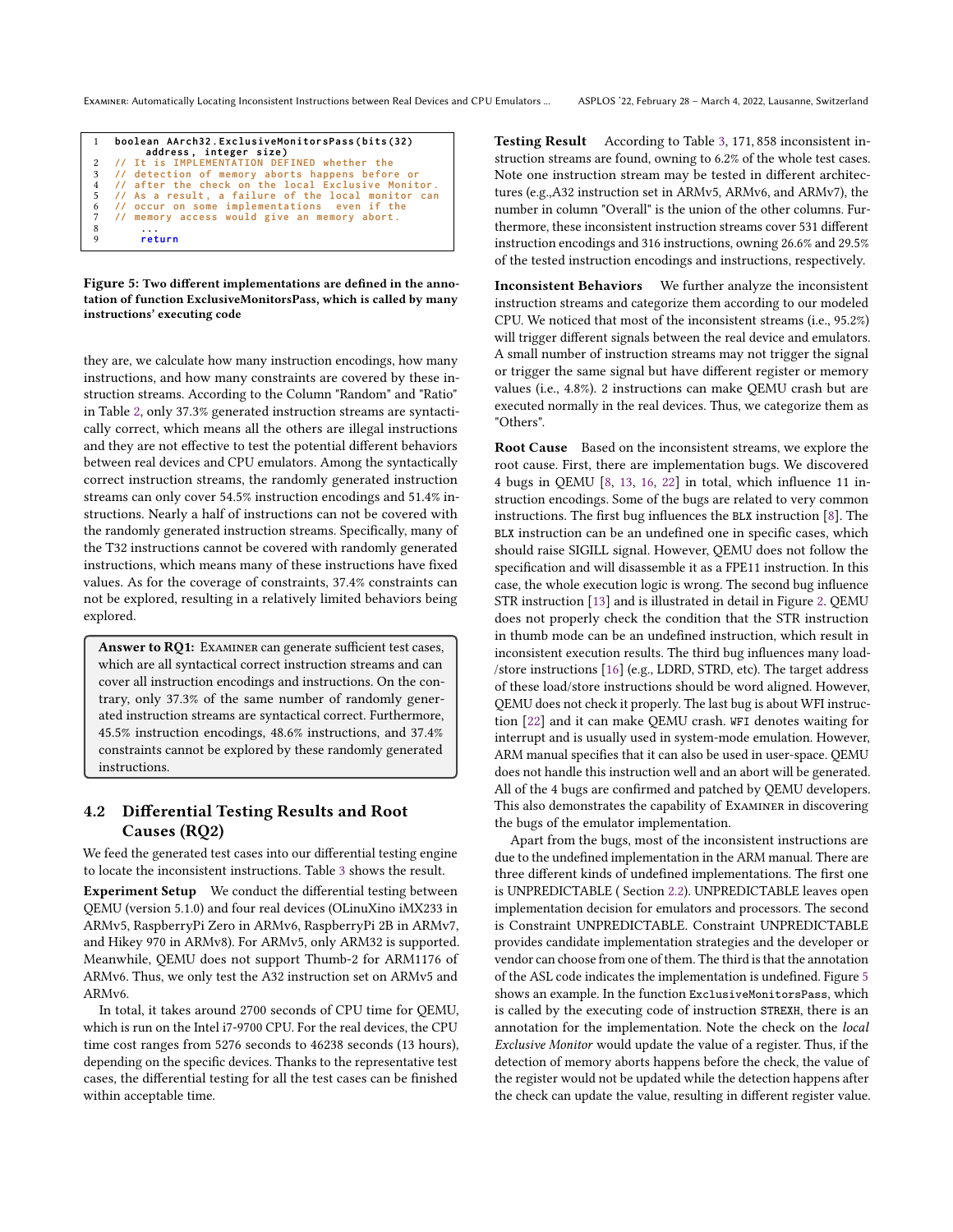<span id="page-7-0"></span>Table 3: The results of differential testing for QEMU. "CPU Time" denotes the sum of the CPU time for all test cases, which is in seconds. We do not count the sum of CPU time for real devices as they have different CPUs. "Inst" denotes Instruction. "Inst\_S" denotes Instruction Stream. "Inst\_E" denotes Instruction Encoding. UNPRE. denotes UNPREDICTABLE. X | Y : X denotes the number of the attribute indicated by the row name while Y denotes the percentage of dividing X by Z. For data in "Testing Result", Z stands for the row "Tested Inst\_S", "Tested Inst\_E", or "Tested Inst". For data in and "Root Cause", Z stands for "Inconsistent Inst\_S", "Inconsistent Inst\_E", or "Inconsistent Inst".

| Architecture                                                                                                            | ARMv5            | ARM <sub>v6</sub>                                                                      | ARM <sub>v7</sub>      |                   | ARM <sub>v</sub> 8     | Overall           |
|-------------------------------------------------------------------------------------------------------------------------|------------------|----------------------------------------------------------------------------------------|------------------------|-------------------|------------------------|-------------------|
| <b>Experiment Setup</b>                                                                                                 |                  |                                                                                        |                        |                   |                        |                   |
| <b>Instruction Set</b>                                                                                                  | A32              | A32                                                                                    | A32                    | T32&T16           |                        | ٠                 |
| <b>OEMU Binary</b>                                                                                                      | qemu-arm         | qemu-arm                                                                               | gemu-arm               |                   | qemu-aarch64           |                   |
| <b>OEMU</b> Model                                                                                                       | ARM926           | ARM1176                                                                                | Cortex-A7              |                   | Cortex-A72             |                   |
| Device Name                                                                                                             | OLinuXino IMX233 | RaspberryPi Zero                                                                       | RaspberryPi 2B         |                   | Hikey 970              |                   |
| CPU Time (Device)                                                                                                       | 46238.0s         | 6901.7s                                                                                | 6194.2s                | 5276.0s           | 9145.0s                |                   |
| CPU Time (QEMU)                                                                                                         | 530.5s           | 540.6s                                                                                 | 538.0s                 | 462.1s            | 625.9s                 | 2702.1s           |
| <b>Tested Inst S</b>                                                                                                    | 870,221          | 870,221                                                                                | 870,221                | 809,728           | 1,094,700              | 2,774,649         |
| Tested Inst E                                                                                                           | 550              | 550                                                                                    | 550                    | 609               | 839                    | 1,998             |
| <b>Tested Inst</b>                                                                                                      | 481              | 481                                                                                    | 481                    | 462               | 581                    | 1,070             |
| <b>Testing Result</b>                                                                                                   |                  | The percentage is based on the number of tested instructions (streams/encodings)       |                        |                   |                        |                   |
| <b>Inconsistent Inst S</b>                                                                                              | 40,892   4.7%    | $18,043$   $2.1\%$                                                                     | 66,860   7.7%          | 51,823   6.4%     | 21,373   2.0%          | 171,858   6.2%    |
| <b>Inconsistent Inst E</b>                                                                                              | 184   33.5%      | 175   31.8%                                                                            | 273   49.6%            | $271 \mid 44.5\%$ | 17   2.0%              | 531   26.6%       |
| <b>Inconsistent Inst</b>                                                                                                | 173   36.0%      | 167   34.7%                                                                            | 232   48.2%            | $228 \mid 49.4\%$ | $15 \mid 2.6\%$        | 316   29.5%       |
| The percentage is based on the number of inconsistent instructions (streams/encodings)<br><b>Inconsistent Behaviors</b> |                  |                                                                                        |                        |                   |                        |                   |
| Signal (Inst S)                                                                                                         | 38,480   94.1%   | 17,635   97.7%                                                                         | 66,660   99.7%         | 50,940   98.3%    | 16,656   77.9%         | 163.659   95.2%   |
| Signal (Inst E)                                                                                                         | 175              | 170                                                                                    | 268                    | 267               | 15                     | 521               |
| Signal (Inst)                                                                                                           | 164              | 162                                                                                    | 227                    | 224               | 13                     | 312               |
| Register/Memory (Inst S)                                                                                                | $2,411$ 5.9%     | 407   2.3%                                                                             | 199   0.3%             | 881   1.7%        | 4,716   22.1%          | $8,195$   $4.8\%$ |
| Register/Memory (Inst E)                                                                                                | 28               | 15                                                                                     | 22                     | 19                | 3                      | 64                |
| Register/Memory (Inst)                                                                                                  | 28               | 15                                                                                     | 22                     | 16                | 3                      | 54                |
| Others (Inst S)                                                                                                         | 1   0.0%         | $1   0.0\%$                                                                            | 0.0%<br>1 <sup>1</sup> | $2   0.0\%$       | 0.0%<br>1 <sup>1</sup> | $4 0.0\%$         |
| Others (Inst E)                                                                                                         |                  |                                                                                        |                        | $\overline{2}$    |                        | 4                 |
| Others (Inst)                                                                                                           | $\mathbf{1}$     | $\mathbf{1}$                                                                           | $\mathbf{1}$           | $\mathbf{1}$      | $\mathbf{1}$           | $\overline{c}$    |
| Root Cause                                                                                                              |                  | The percentage is based on the number of inconsistent instructions (streams/encodings) |                        |                   |                        |                   |
| Bugs (Inst S)                                                                                                           | $1   0.0\%$      | $1   0.0\%$                                                                            | $1   0.0\%$            | 582   1.1%        | $1   0.0\%$            | 584   0.3%        |
| Bugs (Inst E)                                                                                                           | 1                | 1                                                                                      | $\mathbf{1}$           | 9                 |                        | 11                |
| Bugs (Inst)                                                                                                             | $\mathbf{1}$     | $\mathbf{1}$                                                                           | $\mathbf{1}$           | 6                 | $\mathbf{1}$           | 7                 |
| UNPRE. (Inst S)                                                                                                         | 40,891   100.0%  | 18,042 100.0%                                                                          | 66.859   100.0%        | 51,241   98.9%    | 21.372   100.0%        | 171,274   99.7%   |
| UNPRE. (Inst E)                                                                                                         | 183              | 174                                                                                    | 272                    | 269               | 16                     | 527               |
| UNPRE. (Inst)                                                                                                           | 172              | 166                                                                                    | 231                    | 227               | 14                     | 314               |

Note that we can feed the instruction streams into our symbolic execution engine and it will check whether an instruction stream is UNPREDICTABLE or not automatically. In this case, users can filter out the test cases whose implementations are not defined and use the filtered ones to explore the bugs of emulators. Examiner is proposed to find the inconsistent instructions. Thus, we include the instruction streams that can result in UNPREDICTABLE behavior as the test cases.

Answer to RQ2: EXAMINER can detect inconsistent instructions. In total, 171,858 inconsistent instruction streams are found, which covers 26.6% (i.e.,531/1998) instruction encodings and 29.5% instructions (i.e., 316/1070). The implementation bugs of QEMU and the undefined implementation in ARM manual are the major root causes. 4 bugs are discovered and confirmed by QEMU developers, which influence 11 instruction encodings including commonly used instructions (e.g., BLX).

#### 4.3 Generalization of Examiner

To demonstrate the generality of Examiner, we further apply Examiner on evaluating the other two lightweight but also popular

CPU emulators (i.e., Unicorn in version 1.0.2rc4 and Angr in version 9.0.7833). Different from QEMU, Unicorn and Angr do not provide options to specify the ARMv5 or ARMv6 architecture. In this case, we evaluate ARMv7 and ARMv8. Meanwhile, Unicorn and Angr do not have good support on advanced instructions [\[5\]](#page-11-10). For instance, many SIMD instructions will make Angr crash, resulting in 5 new bugs. Instructions (e.g., WFE [\[6\]](#page-11-11)) that rely on kernel or multiprocessor are also not supported. Thus, we filter out these instructions in the experiment. Note that both Unicorn and Angr do not support signals. In this case, we build the mapping relationship between the exceptions raised by Angr or Unicorn and the signals triggered by operating systems. For example, the exception SimIRSBNoDecodeError raised by Angr maps to signal number 4, which represents an illegal instruction, triggered by operating systems.

Table [4](#page-8-1) shows the result. 223, 264 and 120, 169 inconsistent instructions streams are identified for Unicorn and Angr, respectively. They also cover hundreds of instruction encodings. They share many of the same instruction streams with QEMU. For example, 28.2% and 21.6% instruction streams among the inconsistent instruction streams of Unicorn and Angr can also trigger inconsistent behaviors between QEMU and real devices. Similar to QEMU, the inconsistent behaviors mainly consists of two types. One is the different triggered signals and the other is the register or memory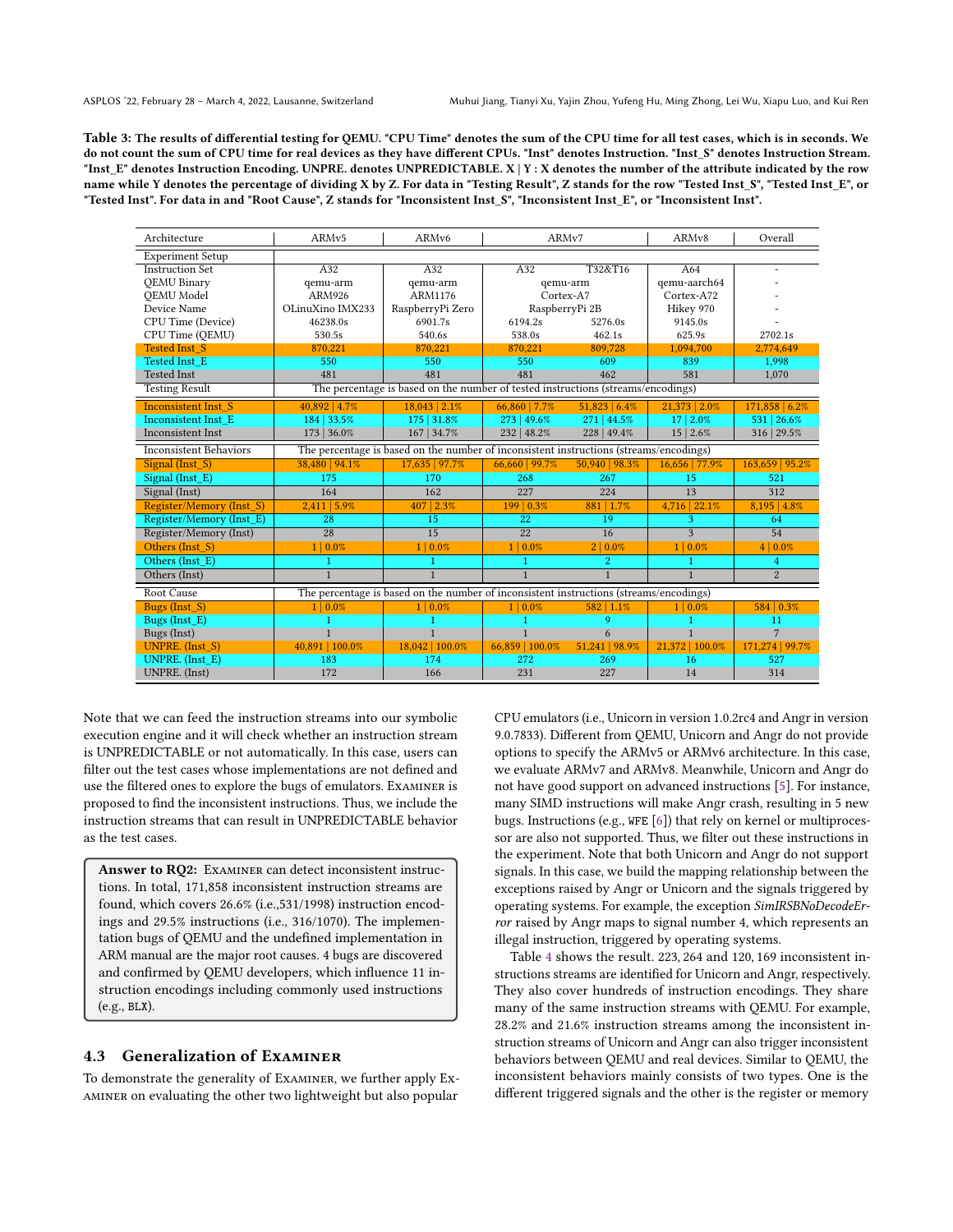| Tool                          |                  | Unicorn         |                    |                   | Angr                                                                                   |                     |                    |                  |
|-------------------------------|------------------|-----------------|--------------------|-------------------|----------------------------------------------------------------------------------------|---------------------|--------------------|------------------|
| Architecture                  | ARMv7            |                 | ARM <sub>v</sub> 8 | Overall           | ARM <sub>v7</sub>                                                                      |                     | ARM <sub>v</sub> 8 | Overall          |
| <b>Instruction Set</b>        | A32              | T32 & T16       | A64                |                   | A32                                                                                    | T32 & T16           | A64                |                  |
| CPU Time                      | 31.8s            | 32.9s           | 32.4s              | 97.1s             | 7654.2s                                                                                | 7873.1s             | 10004.1s           | 25531.4s         |
| <b>Tested Inst S</b>          | 328,780          | 336,987         | 371,770            | 1,037,537         | 328,780                                                                                | 336,987             | 371,770            | 1,037,537        |
| Tested Inst E                 | 352              | 398             | 205                | 955               | 352                                                                                    | 398                 | 205                | 955              |
| <b>Tested Inst</b>            | 313              | 285             | 77                 | 418               | 313                                                                                    | 285                 | 77                 | 418              |
| <b>Testing Result</b>         |                  |                 |                    |                   | The percentage is based on the number of tested instructions (streams/encodings)       |                     |                    |                  |
| <b>Inconsistent Inst S</b>    | 103,520   31.5%  | 119,394   35.4% | 350   0.1%         | 223,264   21.5%   | 70,493   21.4%                                                                         | 37,364   11.1%      | 12,312   3.3%      | 120,169   11.6%  |
| Inconsistent Inst E           | 267   75.9%      | 300   75.4%     | 3   1.5%           | 570   59.7%       | 154   43.8%                                                                            | 161   40.4%         | 23   11.2%         | 338 35.4%        |
| Inconsistent Inst             | 231   73.8%      | 254   89.1%     | 2 2.6%             | 298   71.3%       | 126   40.3%                                                                            | 130   45.6%         | 10   13.0%         | 197   47.1%      |
| Intersection with OEMU        |                  |                 |                    |                   | The percentage is based on the number of inconsistent instructions (streams/encodings) |                     |                    |                  |
| <b>Inconsistent Inst S</b>    | 39,515   38.2%   | 23.146   19.4%  | 350   100.0%       | 63,011   28.2%    | 22.240 31.5%                                                                           | $3.740 \mid 10.0\%$ | $0   0.0\%$        | 25,980   21.6%   |
| Inconsistent Inst E           | 169   63.3%      | 166 55.3%       | 3   100.0%         | 338 59.3%         | 114   74.0%                                                                            | 75   46.6%          | 0 <sup>10</sup>    | 189   55.9%      |
| Inconsistent Inst             | 161   69.7%      | 161   63.4%     | 2   100.0%         | 199   66.8%       | 88   69.8%                                                                             | 47   36.1%          | $0   0\%$          | 101   51.3%      |
| <b>Inconsistent Behaviors</b> |                  |                 |                    |                   | The percentage is based on the number of inconsistent instructions (streams/encodings) |                     |                    |                  |
| Signal (Inst S)               | 103,514   100.0% | 118,141   99.0% | 350   100.0%       | 222,005   99.4%   | 70,487   100.0%                                                                        | 37,357   100.0%     | 12,312   100.0%    | 120,156   100.0% |
| Signal (Inst E)               | 266              | 299             | 3                  | 568               | 154                                                                                    | 161                 | 23                 | 338              |
| Signal (Inst)                 | 230              | 253             | $\overline{2}$     | 297               | 126                                                                                    | 130                 | 10                 | 197              |
| Register/Memory (Inst S)      | $6 0.0\%$        | 1,253   1.0%    | 0   0.0%           | $1,259$   $0.6\%$ | 6 100%                                                                                 | 7 0.0%              | 0   0.0%           | 13 0.0%          |
| Register/Memory (Inst E)      |                  | 5               | $\Omega$           | 6.                |                                                                                        | 2.                  | $\Omega$           | 3.               |
| Register/Memory (Inst)        | $\overline{1}$   | 5               | $\Omega$           | 5                 |                                                                                        | $\overline{2}$      | $\Omega$           | $\overline{c}$   |
| Root Cause                    |                  |                 |                    |                   | The percentage is based on the number of inconsistent instructions (streams/encodings) |                     |                    |                  |
| Bugs (Inst S)                 | $0   0.0\%$      | 529   0.4%      | $0   0.0\%$        | 529   0.2%        | $0   0.0\%$                                                                            | $0   0.0\%$         | $0   0.0\%$        | $0   0.0\%$      |
| Bugs (Inst E)                 | $\mathbf{0}$     | 7               | $\bf{0}$           |                   | $\Omega$                                                                               | $\Omega$            | $\bf{0}$           | $\bf{0}$         |
| Bugs (Inst)                   | $\theta$         | 5               | $\Omega$           | 5                 | $\Omega$                                                                               | $\Omega$            | $\mathbf{0}$       | $\mathbf{0}$     |
| UNPRE. (Inst S)               | 103,520   100%   | 118,865   99.6% | 350   100%         | 222,735   99.8%   | 70.493   100%                                                                          | 37,364   100%       | 12,312   100%      | 120,169   100%   |
| UNPRE. (Inst E)               | 267              | 296             | 3                  | 566               | 154                                                                                    | 161                 | 23                 | 338              |
| UNPRE. (Inst)                 | 231              | 253             | $\overline{2}$     | 297               | 126                                                                                    | 130                 | 10                 | 197              |

<span id="page-8-1"></span>Table 4: The results of differential testing for Unicorn and Angr. The attributes denotes the same meaning explained in the caption of Table [3.](#page-7-0)

<span id="page-8-3"></span>Table 5: The statistics on detecting emulators.

| Mobile Type         | CPU            | A64 | A32 | T <sub>32</sub> & T <sub>16</sub> |
|---------------------|----------------|-----|-----|-----------------------------------|
| Samsung S8          | SnapDragon 835 |     |     |                                   |
| Huawei Mate20       | Kirin 980      |     |     |                                   |
| IOOO Neo5           | SnapDragon 870 |     |     |                                   |
| Huawei P40          | Kirin 990      |     |     |                                   |
| Huawei Mate40 Pro   | Kirin 9000     |     |     |                                   |
| Honor 9             | Kirin 960      |     |     |                                   |
| Honor <sub>20</sub> | Kirin 710      |     |     |                                   |
| Blackberry Key2     | SnapDragon 660 |     |     |                                   |
| Google Pixel        | SnapDragon 821 |     |     |                                   |
| Samsung Zflip       | SnapDragon 855 |     |     |                                   |
| Google Pixel3       | SnapDragon 845 |     |     |                                   |

values. We also explored the root cause of these inconsistent instructions. Similar to QEMU, undefined implementation and bugs are the major causes. 3 bugs are located in Unicorn.

Answer to RQ3: EXAMINER is general to be applied to the other CPU emulators (i.e., Unicorn and Angr). With Examiner, we disclosed 8 more bugs (5 in Angr and 3 in Unicorn) and located a huge number of inconsistent instruction streams in the two CPU emulators).

# <span id="page-8-0"></span>4.4 Applications of Inconsistent Instructions (RQ4)

The inconsistent instructions can be used to detect the existence of emulators. Furthermore, detecting emulators can prevent the binary from being analyzed or fuzzed, which is known as anti-emulation and anti-fuzzing technique.

<span id="page-8-2"></span>

Figure 6: Pseudo code of the native code for detecting the emulator.

4.4.1 Emulator Detection. The inconsistent instructions can be used to detect emulators. Considering the popularity of Android systems, we target Android applications. Specifically, we build a native library by using the inconsistent instructions.

Figure [6](#page-8-2) shows the pseudo code of the library. Function  $JNI\_Func$ tion\_Is\_In\_Emulator (line 6) returns True if the emulator is detected. Inside the function, we register signal handlers for different signals (line 7). After the execution of each instruction stream, we will record the execution result either in the signal handler (line 2) or after the execution (line 12). Then we use the function longjmp (line 13) or siglongjmp (line 3) to jump back to the place where calling sigsetjmp (line 8). As  $i$  would increase by 1 after the execution of one instruction stream, we can execute hundreds of instruction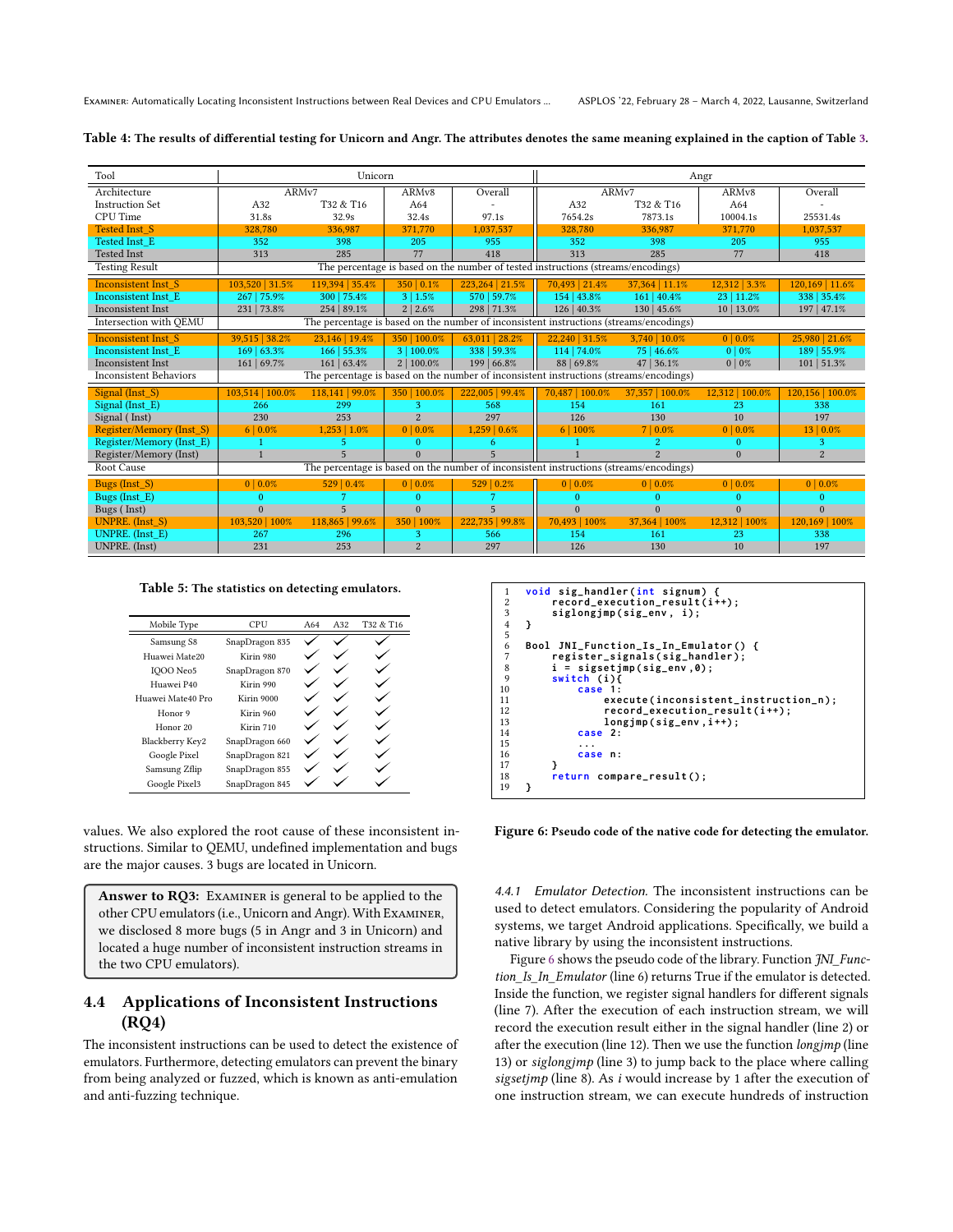

Figure 7: Inconsistent instruction can prevent the malicious behavior being detected by emulators

<span id="page-9-0"></span>

| 1 | $0x10000: e51b3008 LDR r3. [fp.+8]$               |
|---|---------------------------------------------------|
| 2 | 0x10004: e1a03000 MOV r3.r0                       |
| 3 | 0x10008: e7cf0e9f BFC r0, #0xf, #1                |
|   | 4 // BFC instruction is to clear specific bits    |
|   | 5 // e7cf0e9f is an UNPREDICTABLE encoding        |
|   | 6 // e7cf0e9f is executed normally in real device |
| 7 | // e7cf0e9f triggers SIGILL signal on QEMU        |
| 8 | 0x1000c: e1a00003 MOV r0,r3                       |
| 9 | 0x10010: e50b3008 STR r3, [fp.#-8]                |

#### Figure 8: Instrumented instruction streams for anti-fuzzing.

streams in one function by adding corresponding case conditions. Each instruction stream can make an equal contribution to the final decision on whether the current execution environment is in real devices or emulators. Finally, if more instruction streams decide the application are running inside an emulator, the compare\_result() will return True and vice versa.

We automatically generate the test library with template code and build three Android apps for different instruction set (i.e., A64, A32, and T32 & T16). We run the applications on 12 different mobiles in different CPUs from 6 different vendors. Meanwhile, we run the applications in the Android emulator provided by Android studio (version 4.1.2). If the function JNI\_Function\_Is\_In\_Emulator returns True in the emulator and returns False in real mobiles. We consider it to successfully detect the emulator. Table [5](#page-8-3) shows the evaluation result, all the mobile apps can detect the existence of emulators and real mobiles successfully.

4.4.2 Anti-Emulation. Anti-emulation technique is important. On the attacker's side, it can be proposed to increase the bar for analyzing the malware. On the defender's side, commercial software needs to protect the core functionality and algorithms from being analyzed. Thus, it is widely used in the wild [\[65\]](#page-12-36).

The inconsistent instructions can be used to conduct anti-emulation and can prevent the malware's malicious behavior from being analyzed. Specifically, we use one of the state-of-the-art dynamic analysis platforms (i.e., PANDA [\[11\]](#page-11-12)) to demonstrate the usage. PANDA is built upon QEMU and supports many functionalities (e.g., taint analysis, record and replay). We port one of the open source rootkits (i.e., Suterusu [\[14\]](#page-11-13)) to Debian 7.3. We register two different signal handlers for SIGILL and SIGSEGV, respectively. Then we instrument one instruction stream (i.e., 0xe61000000). This is an LDR instruction. According to the encoding schema, encoding symbol Rn and Rt' values are both zero. The ASL code of decoding

ASPLOS '22, February 28 - March 4, 2022, Lausanne, Switzerland Muhui Jiang, Tianyi Xu, Yajin Zhou, Yufeng Hu, Ming Zhong, Lei Wu, Xiapu Luo, and Kui Ren

<span id="page-9-1"></span>Table 6: Overhead information of anti-fuzzing.

| Library            | Test Suite <sup>1</sup> | Space Overhead | Runtime Overhead |
|--------------------|-------------------------|----------------|------------------|
| libpng (readpng)   | built-in (254)          | $4.0\%$ (+7KB) | 0.52%            |
| libjpeg (djpeg)    | GIT (97)                | $4.3\%$ (+8KB) | 0.61%            |
| libtiff (tiffinfo) | built-in $(61)$         | $2.2\%$ (+8KB) | 0.59%            |
| Overall            |                         | 3.5%           | 0.57%            |

 $^{\rm 1}$  The number of test inputs in test suite is shown in the bracket.

would check whether n equals to t. If so, it is an UNPREDICTABLE instruction stream. Real devices think this is an illegal instruction stream and will raise the SIGILL signal while PANDA tries to execute the instruction stream. Then SIGSEGV will be raised as the address pointed by R0 cannot be accessed. In this case, the malicious behavior will only be triggered in real devices. Meanwhile, when we use the PANDA to analyze the malware, no malicious behavior will be monitored and the program will exit inside the sigsegv\_handler.

4.4.3 Anti-Fuzz. Fuzzing is widely used to explore vulnerabilities. To help the released binaries from being fuzzed by attackers, researchers utilize anti-fuzzing techniques [\[35,](#page-12-37) [43\]](#page-12-38). Considering that many new binary fuzzing frameworks are based on QEMU [\[2,](#page-11-3) [30,](#page-12-19) [33,](#page-12-18) [67\]](#page-12-17), the inconsistent instructions can be used as a mitigation approach towards fuzzing technique.

We demonstrate how the inconsistent instructions can be used to conduct anti-fuzzing tasks with a relatively low overhead and high decreased coverage ratio. Specifically, we instrument a snippet of assembly code into the release binary, which is shown in Figure [8.](#page-9-0) At address 0x10008, the instruction BFC is used to clear bits for register R0. Note we move the value of R0 to R3 before the instruction BFC and return it back after the execution of BFC. This can guarantee the instrumented instructions will not affect the execution result of the binary on the real device. The instruction stream 0xe7cf0e9f is an UNPREDICTABLE one. It can be executed normally in real devices while triggering a signal on QEMU.

We developed a GCC plugin to instrument the above mentioned inconsistent instruction streams at each function entry and apply this plugin on three popular used libraries (i.e., libtiff, libpng, and libjpeg) during the compilation process to generate released binaries. Table [6](#page-9-1) shows the space and runtime overhead of the instrumented binary compared with the normal (non-instrumented) ones. The space overhead is measured by comparing the binary size. For runtime overhead, we measure it by running test suites on both binaries and comparing the cost of time. We noticed that the instrumented binary imposes negligible space and runtime overhead to the binary. The average space overhead for the protected binary is around 4%, and the runtime overhead is less than 1%.

We then measure the effectiveness of anti-fuzzing. We fuzz the instrumented binaries and the normal ones with AFL-QEMU (version 2.56b) for 24 hours. The seed corpus is the test suite used for each library in Table [6.](#page-9-1) We collect the coverage information for the instrumented and the normal ones. Figure [9](#page-10-1) shows the results. It is easy to see that the coverage for instrumented binaries cannot increase (because QEMU fails to execute binaries correctly), while the normal ones will increase with the fuzzing time.

Note this is to demonstrate the ability of inconsistent instructions on anti-fuzzing tasks. How to stealthily use these instructions is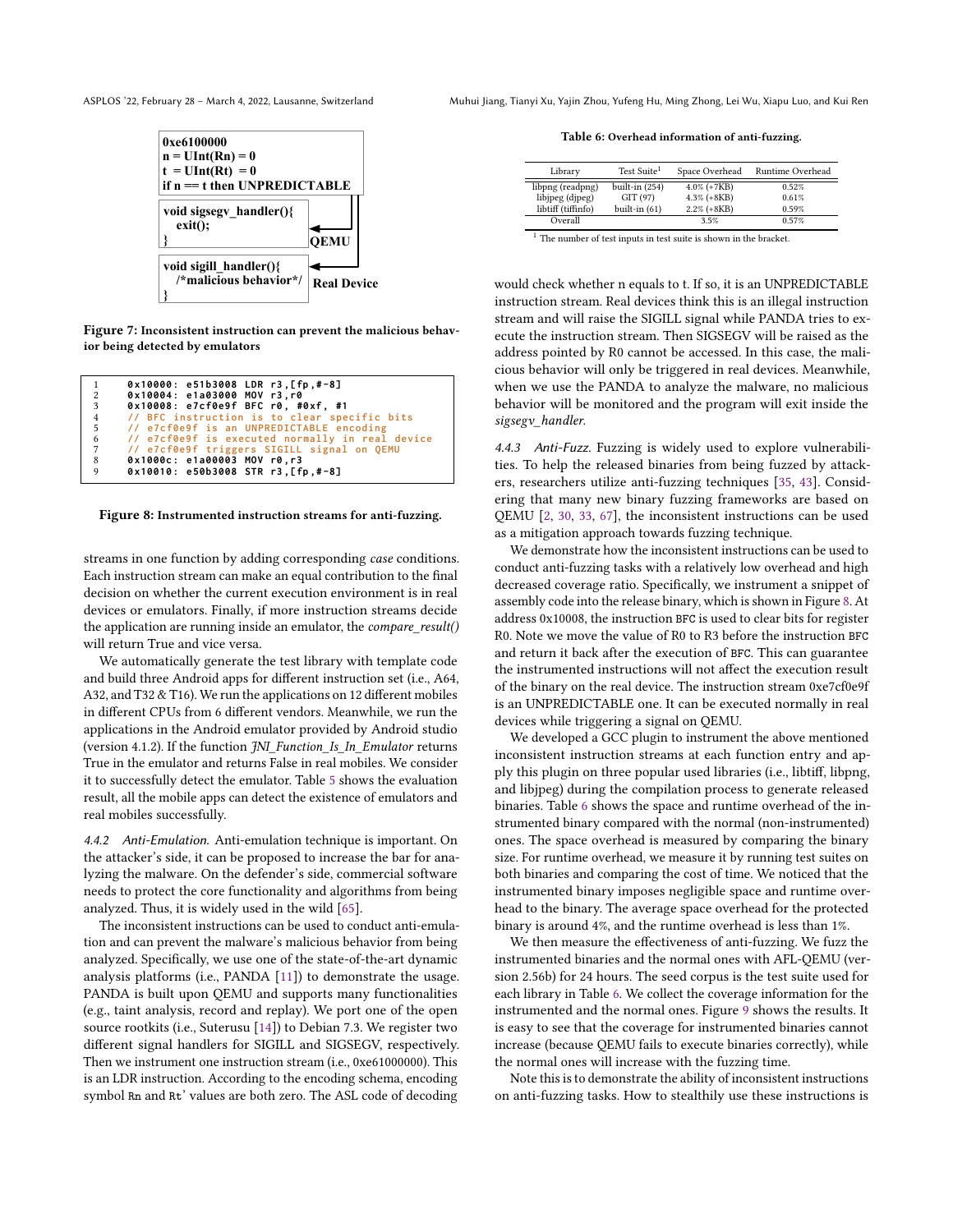<span id="page-10-1"></span>Examiner: Automatically Locating Inconsistent Instructions between Real Devices and CPU Emulators ... ASPLOS '22, February 28 – March 4, 2022, Lausanne, Switzerland



Figure 9: The result of Anti-Fuzzing experiment on three libraries. The blue lines show the coverage over 24 hours of fuzzing. The orange line shows the coverage for instrumented binaries, which cannot increase due to failed executions of QEMU.

out of our scope. It is not easy for attackers to precisely recognize all the inconsistent instructions, which will be discussed in detail (Section [5\)](#page-10-0).

Answer to RQ4: The inconsistent instructions are useful. We demonstrate that the inconsistent instructions can be used to detect the existence of the CPU emulator and prevent the malicious behavior from being monitored by dynamic analysis frameworks. Furthermore, the path coverage of programs fuzzed in emulators can be highly decreased with the help of inconsistent instructions.

# <span id="page-10-0"></span>5 DISCUSSION

Advancement over iDEV [\[57\]](#page-12-27) Though both EXAMINER and iDEV use differential testing with generated test cases, Examiner has better scalability and capability on locating inconsistent instruction streams in terms of the following perspectives. 1) Test case generation: Examiner utilizes the symbolic execution technique to generate the test cases, which can cover more execution paths. The fact that we can detect the emulator bugs with about 2.7 million instruction streams demonstrates the effectiveness of our test cases. On the contrary, 34 million instruction streams are tested by iDEV, and no bugs are found. 2) Differential testing: iDEV only compares the triggered signals while Examiner compares the whole CPU state including signal number or raised exceptions, register value, memory value, etc. In this case, we can find more inconsistent instructions compared with iDEV in theory. For instance, among the 171,858 inconsistent instruction streams for QEMU, 8,195 are inconsistent in terms of different register or memory values, which cannot be detected by iDEV. Furthermore, Unicorn and Angr can not trigger the signals and iDEV can not work on testing these two emulators. Thus, the identified 223,264 instruction streams for Unicorn and the 120,169 ones for Angr can not be detected by iDEV in theory, either. Examiner supports testing Unicorn and Angr by building the mapping relationship between the triggered signal number by real devices and the raised exceptions by the emulators. 3) Evaluation: We evaluate Examiner on 4 different ARM versions and three CPU emulators while iDEV only evaluate QEMU on one specific ARM version (i.e., ARMv7). This demonstrates the scalability of Examiner. For iDEV, testing 34 millions test cases on machine in ARMv5&v6 would take a rather long time (i.e., more

than 500 CPU hours), which is not efficient. Thanks to our symbolic execution engine, we can explore most of the execution paths with about 2.7 million test cases, which can save a lot of testing time, and find bugs on all the emulators. 4) Usage Scenario: Although the iDEV authors discussed the potential usage scenario of the inconsistent instructions, we demonstrate how these inconsistent instruction can be used in practice and how they can be abused by attackers with three different applications.

Detecting (Ab)Used Inconsistent Instructions Section [4.4](#page-8-0) shows that attackers or vendors can (ab)use these inconsistent instructions. The abused inconsistent instructions are not easy to be detected. This is because there are many inconsistent instructions and some of them are even commonly used (i.e., BLX). Apart from this, attackers can encrypt these instruction streams as data. Then these encrypted instruction streams can be decrypted and executed during runtime, which can increase the bar for detection. Furthermore, how to hide these inconsistent instruction streams from being detected is a Cat and Mouse problem. Stealthily using these instructions is out of our scope.

Testing Instructions in Privileged Environments Currently, the generated instruction streams are tested under unprivileged mode in both CPU emulators and real devices. Some instruction streams may have different execution results under privileged mode. For instance, the instruction WFI, which results in a bug of QEMU user-mode, may not be an inconsistent instruction while executing in privileged mode. We plan to port Examiner to kernel-space in the future.

Testing Instruction Stream Sequences Examiner now tests only one instruction stream each time during the differential testing. We can also test multiple instruction streams (instruction stream sequences) in the differential testing. The instruction stream sequences may trigger multiple system states and we can test the decoding/executing logic towards different state flags. How to design representative instruction stream sequences, and how to locate the inconsistent one will be the challenge, which is left as future work. Nevertheless, we have already discovered a huge number of inconsistent instruction streams with Examiner, covering 29.5% of instructions. Every instruction stream sequence that contain the inconsistent instruction stream can result in inconsistent behaviors.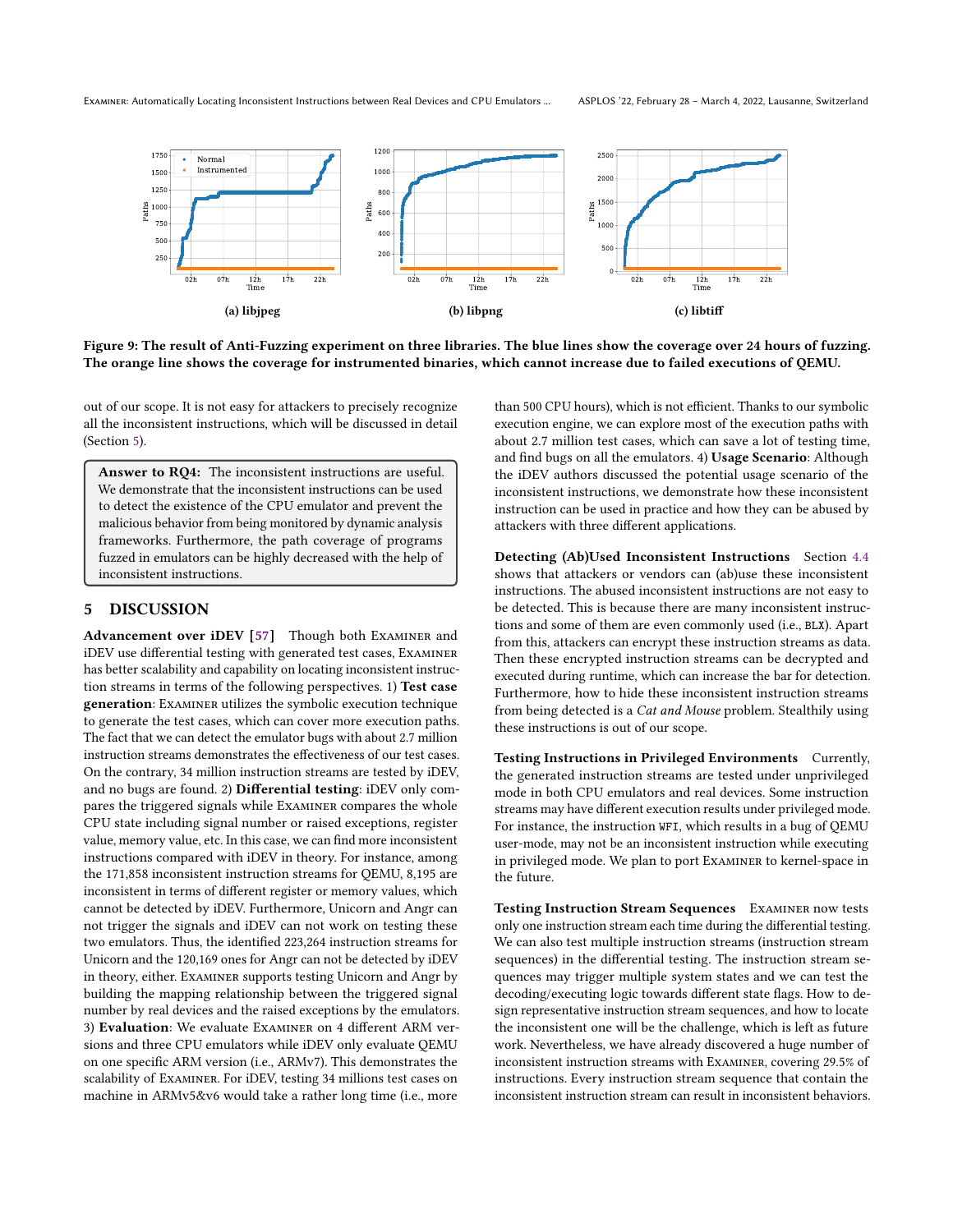Other Architectures The whole framework of Examiner is architecture-independent. We apply symbolic execution technique on ARM ASL, which can help to explore multiple behaviors and generate sufficient test cases automatically. For the other architectures, symbolic execution technique can also be used if similar architecture specific language is provided. Otherwise, new test case generation algorithm should be developed in order to explore more execution behaviors. However, this is one time effort. The generated test cases can be used to test the implementation of both hardwares and emulators. In addition, the CPU state for the other architectures should also be modeled correctly. Based on the correctly modeled CPU state, the differential testing engine needs to set the initial CPU state before the execution of the target instruction and dump the CPU state for comparison after the execution.

# 6 RELATED WORK

# 6.1 Testing CPU Emulators

Several works are proposed to test the CPU emulators. Lorenzo et al. proposed EmuFuzzer to test the CPU emulators [\[54,](#page-12-39) [55\]](#page-12-26). However, the seed used for testing mainly relies on randomization and a CPUassisted mechanism, which may not cover all the CPU behaviors. KEmuFuzzer is proposed to test the whole system emulators [\[53\]](#page-12-40). However, KEmuFuzzer relies on the manually written template to generate test cases. PokeEMU [\[52\]](#page-12-25) utilizes binary symbolic execution to generate more test cases from a high-fidelity emulator and apply these test cases on low-fidelity emulators. However, whether the high-fidelity emulator strictly follows the rule of specification is unknown. Furthermore, all the above mentioned works target x86/x64 architectures. Though iDEV [\[57\]](#page-12-27) studies the semantic deviation problem in ARM instruction, the generated test cases are not sufficient and redundant, which cannot cover all the instruction behaviors. Meanwhile, iDEV only focuses on the triggered signals during the execution process without checking the whole CPU state, resulting in many inconsistent instructions unexplored. Furthermore, the evaluation is limited to ARMv7 and QEMU. There are many other ARM architectures (e.g., ARMv5, ARMv6, and ARMv8) and lightweight but also popular emulators (i.e., Unicorn, Angr), which many frameworks are based on [\[25,](#page-12-28) [37,](#page-12-8) [51,](#page-12-16) [64\]](#page-12-29).

# 6.2 Differential Testing

Differential testing is introduced by McKeeman et al. [\[56\]](#page-12-41) to detect bugs by comparing the inconsistent behaviors between different entities. For example, Yang et al. proposed Csmith, a powerful tool that can generate multiple C programs. With Csmith, hundreds of bugs are detected in the C compiler. Regarding the same goal, Le et al. introduced equivalence modulo inputs (EMI) [\[47\]](#page-12-42) and many other differential testing tools are built based on EMI to validate the compiler implementations [\[48,](#page-12-43) [60\]](#page-12-44). In addition, researchers also utilize differential testing to validate the Database Management Systems (DBMS). Slutz et al. proposed the tool RAGS to explore bugs by executing different SQL queries on multiple DBMS. Gu et al. evaluate the accuracy of DBMS optimizer by using options and hints to force the generation of different query plans. Jung et al. developed APOLLO [\[42\]](#page-12-45) to test the performance regression bugs in DBMSs . Furthermore, differential testing is powerful and applied to different domains such as testing SMT solvers [\[62,](#page-12-46) [63\]](#page-12-47), JVM implementations [\[44\]](#page-12-48) , symbolic execution engines [\[44\]](#page-12-48), and PDF readers [\[46\]](#page-12-49).

# 6.3 Anti-Emulation Technique

Previous anti-emulation works [\[58\]](#page-12-24) divide the anti-emulation technique into three categories. They are differences in behavior, differences in timing, and hardware specific values. Our work can automatically locate the inconsistent instructions, which result in different behaviors and can be used by the previous anti-emulation technique. Jang et al. [\[39\]](#page-12-22) address the importance of anti-emulation techniques on protecting the Commercial-Off-the-Shelf (COTS) software from being debugged or used without buying hardware. They propose three different anti-emulation techniques. However, some techniques rely on the race condition are not easy to trigger.

# 7 CONCLUSION

We design and implement Examiner, a framework that can automatically locate the inconsistent ARM instructions. With Examiner, we generate 2,774,649 representative instruction streams and detect 171, 858 inconsistent ones for QEMU. To demonstrate Examiner's generalization, we further apply Examiner on two other emulators (i,e., Unicorn and Angr) and a huge number of inconsistent instructions are located. We noticed that bugs and undefined implementation in ARM manual are the root causes. Furthermore, we disclosed 12 bugs (4 in QEMU, 3 in Unicorn, 5 in Angr). Some of them influence commonly used instructions (e.g., BLX) and can even crash the emulators (e.g., QEMU and Angr). We also demonstrate the capability of inconsistent instructions on detecting emulators, anti-emulation, and anti-fuzzing.

#### ACKNOWLEDGEMENT

We would like to thank the anonymous reviewers for their comments that greatly helped improve the presentation of this paper. We also want to thank Dr. Manuel Rigger for shepherding our paper. This work was partially supported by the National Natural Science Foundation of China (NSFC) under Grant 61872438, Leading Innovative and Entrepreneur Team Introduction Program of Zhejiang (2018R01005), the Fundamental Research Funds for the Central Universities (Zhejiang University NGICS Platform), HK RGC Project (No. PolyU 152239/18E).

#### REFERENCES

- <span id="page-11-0"></span>[1] 64 Bit Juno r2 ARM® Development Platform. [https://developer.arm.com/-/media/](https://developer.arm.com/-/media/Arm%20Developer%20Community/PDF/Juno%20r2%20datasheet.pdf) [Arm%20Developer%20Community/PDF/Juno%20r2%20datasheet.pdf.](https://developer.arm.com/-/media/Arm%20Developer%20Community/PDF/Juno%20r2%20datasheet.pdf)
- <span id="page-11-3"></span>[2] AFL QEMU Mode: high-performance binary-only instrumentation for afl-fuzz. [https://github.com/google/afl/tree/master/qemu\\_mode.](https://github.com/google/afl/tree/master/qemu_mode)
- <span id="page-11-2"></span>Angr. [https://angr.io/.](https://angr.io/)
- <span id="page-11-8"></span>[4] ARM Exploration tools. [https://developer.arm.com/architectures/cpu](https://developer.arm.com/architectures/cpu-architecture/a-profile/exploration-tools)[architecture/a-profile/exploration-tools.](https://developer.arm.com/architectures/cpu-architecture/a-profile/exploration-tools)
- <span id="page-11-10"></span>[5] ARM SIMD Instructions. [https://developer.arm.com/documentation/dht0002/a/](https://developer.arm.com/documentation/dht0002/a/Introducing-NEON/What-is-SIMD-/ARM-SIMD-instructions) [Introducing-NEON/What-is-SIMD-/ARM-SIMD-instructions.](https://developer.arm.com/documentation/dht0002/a/Introducing-NEON/What-is-SIMD-/ARM-SIMD-instructions)
- <span id="page-11-11"></span>[6] ARM WFE Instruction. [https://developer.arm.com/documentation/ddi0360/e/](https://developer.arm.com/documentation/ddi0360/e/programmer-s-model/additional-instructions/wait-for-event-wfe) [programmer-s-model/additional-instructions/wait-for-event-wfe.](https://developer.arm.com/documentation/ddi0360/e/programmer-s-model/additional-instructions/wait-for-event-wfe)
- <span id="page-11-7"></span>[7] AttributeError Bug in Angr. [https://github.com/angr/angr/issues/2803.](https://github.com/angr/angr/issues/2803)
- <span id="page-11-4"></span>[8] BLX instruction bug in QEMU. [https://bugs.launchpad.net/qemu/+bug/1925512.](https://bugs.launchpad.net/qemu/+bug/1925512)
- <span id="page-11-6"></span>Bugs in Unicorn. [https://github.com/unicorn-engine/unicorn/issues/1424.](https://github.com/unicorn-engine/unicorn/issues/1424)
- <span id="page-11-9"></span>[10] Capstone. [https://www.capstone-engine.org/.](https://www.capstone-engine.org/)
- <span id="page-11-12"></span>[11] PANDA.re. [https://panda.re/.](https://panda.re/)
- <span id="page-11-1"></span>[12] QEMU. [https://www.qemu.org/.](https://www.qemu.org/)
- <span id="page-11-5"></span>[13] STR instruction bug in QEMU. [https://bugs.launchpad.net/qemu/+bug/1922887.](https://bugs.launchpad.net/qemu/+bug/1922887)
- <span id="page-11-13"></span>[14] Suterusu. [https://github.com/mncoppola/suterusu.](https://github.com/mncoppola/suterusu)